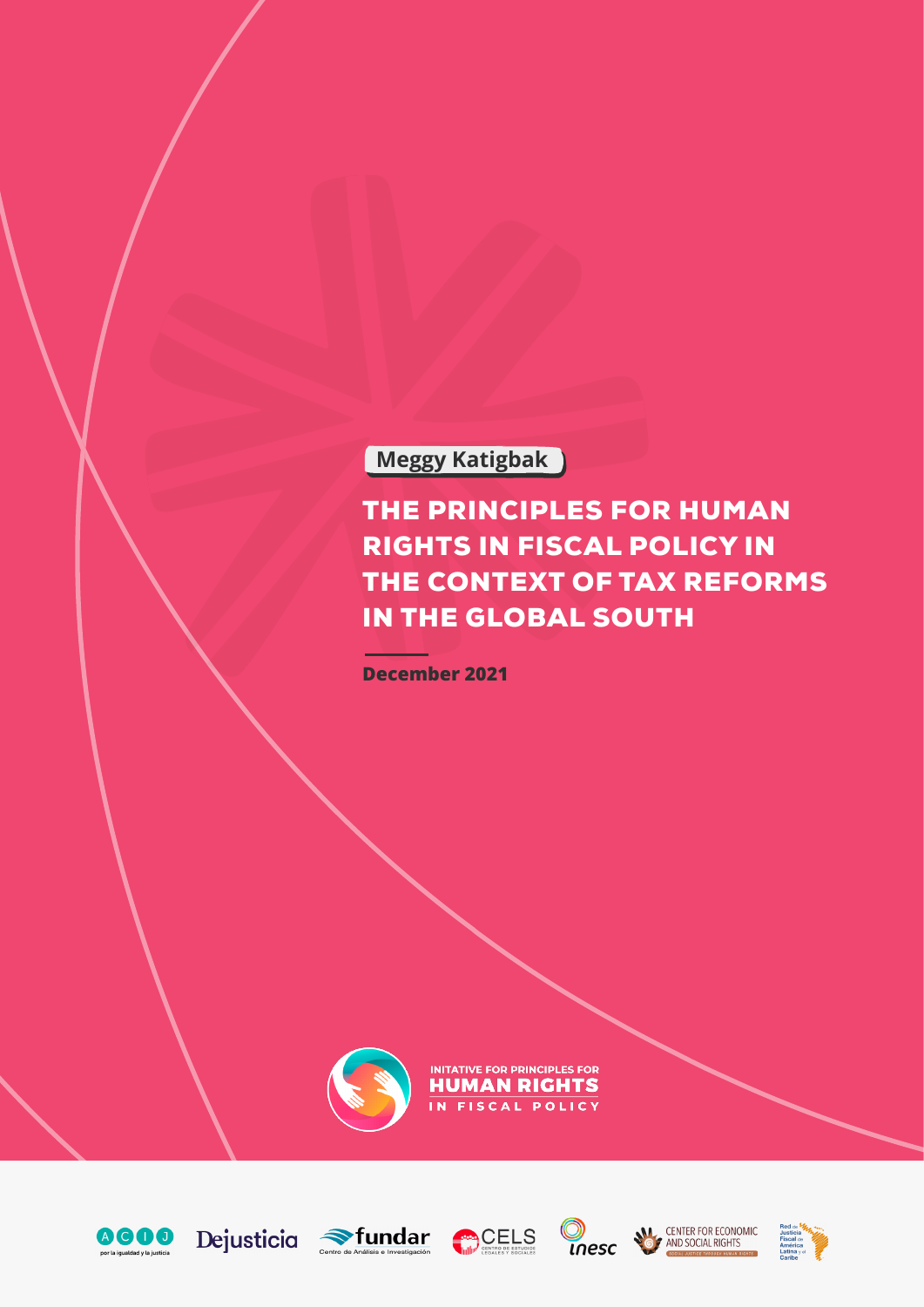

**This paper was commissioned by the Initiative for Human Rights Principles in Fiscal Policy**



## **LIST OF ABBREVIATIONS**

| <b>ADB</b> Asian Development Bank                                                             |
|-----------------------------------------------------------------------------------------------|
| <b>APMDD</b> Asian Peoples' Movement on Debt and Development                                  |
| <b>ATAF</b> African Tax Administration Forum                                                  |
| <b>BEPS</b> Base Erosion and Profit Shifting                                                  |
| <b>BRICS</b> Brazil, Russia, India, China, South Africa                                       |
| <b>CBGA</b> Centre for Budget and Governance Accountability                                   |
| <b>CESR</b> Center for Economic and Social Rights                                             |
| <b>CIT</b> Corporate Income Tax                                                               |
| <b>CSO</b> Civil Society Organization                                                         |
| <b>DST</b> Digital Services Tax                                                               |
| FACTI High Level Panel on International Financial Accountability, Transparency, and Integrity |
| FTC Financial Transparency Coalition                                                          |
| <b>GATJ</b> Global Alliance for Tax Justice                                                   |
| <b>G20</b> Group of 20 Nations                                                                |
| <b>G24</b> Group of 24 Nations                                                                |
| <b>G77</b> Group of 77 Nations                                                                |
| <b>GloBE</b> Global Anti-Base Erosion Roles                                                   |
| <b>GST</b> Goods and Services Tax                                                             |
| <b>ICIJ</b> International Consortium of Investigative Journalists                             |
| <b>ICRICT</b> Independent Commission for the Reform of International Corporate Taxation       |
| <b>IFI</b> International Financial Institutions                                               |
| <b>IMF</b> International Monetary Fund                                                        |
| <b>MNC</b> Multinational Corporation                                                          |
| <b>OECD</b> Organization for Economic Co-operation and Development                            |
| <b>PCT</b> Platform for Collaboration on Tax                                                  |
| PE Permanent Establishment                                                                    |
| <b>PSI</b> Public Services International                                                      |
| RJFALC Red de Justicia Fiscal de América Latina y el Caribe                                   |
| <b>SAAPE</b> South Asia Alliance for Poverty Eradication                                      |
| <b>SDG</b> Sustainable Development Goals                                                      |
| <b>TAFJA</b> Tax and Fiscal Justice Asia                                                      |
| <b>TJN</b> Tax Justice Network                                                                |
| <b>TJNA</b> Tax Justice Network Africa                                                        |
| <b>UN</b> United Nations                                                                      |
| <b>UN ECOSOC</b> United Nations Economic and Social Council                                   |
| <b>UNFfD</b> United Nations Financing for Development                                         |
| <b>UNGA</b> United Nations General Assembly                                                   |
| <b>UNTC</b> United Nations Tax Committee                                                      |
| <b>VAT</b> Value Added Taxes                                                                  |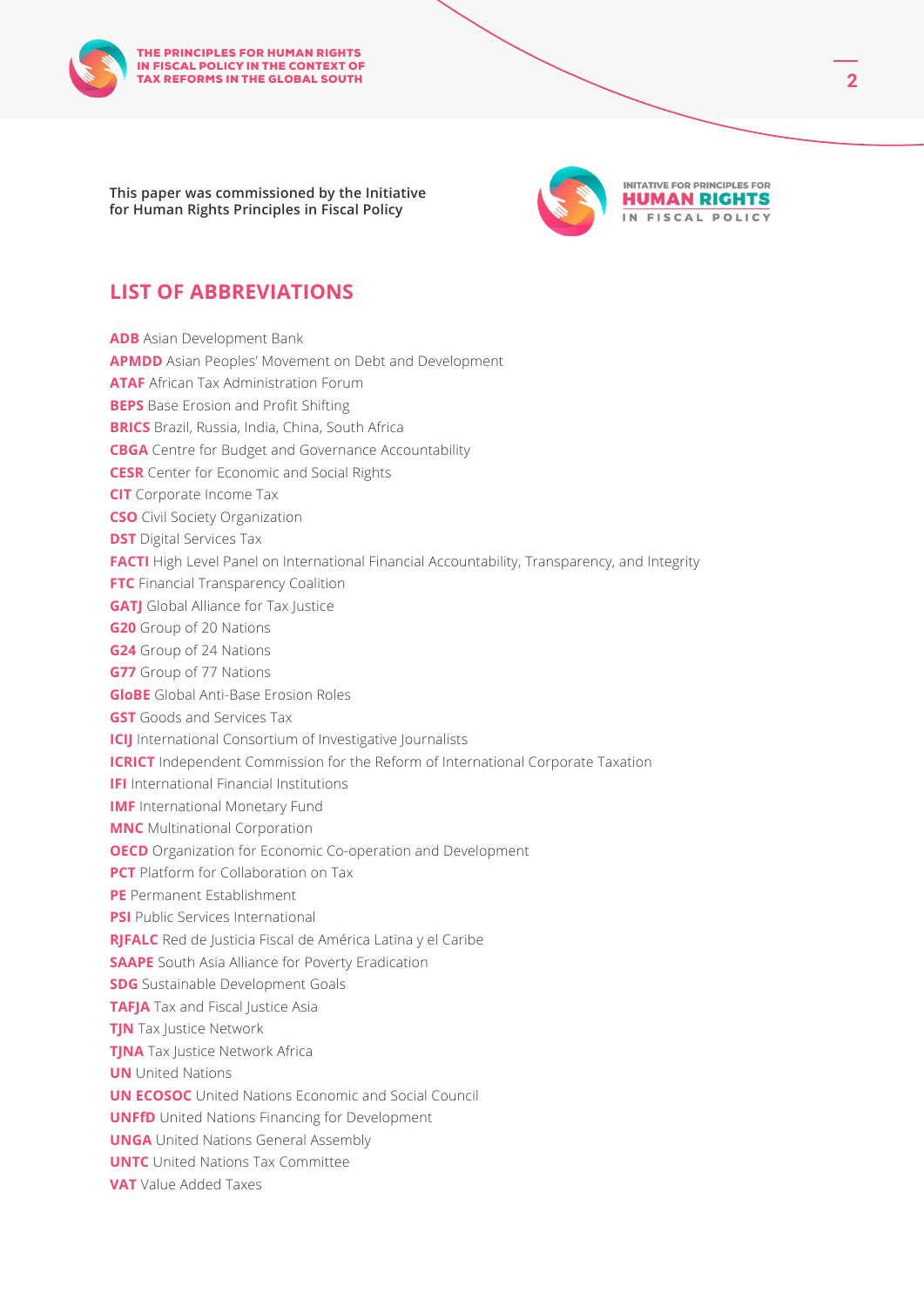## **I. Introduction**

In sickness, health, growth, life, and even in death, only one thing in this world is certain: taxes<sup>01</sup>. The former United States (US) Supreme Court Justice Oliver Wendell Holmes said famously in 1927 that "taxes are what we pay for (a) civilized society" (Holmes as cited in The Herald Sun, 2017). Taxes are an inherent feature of a representative government which, in turn, is a cornerstone of the current neoliberal society that dominates our world today.

All facets of our economic life are covered by some form of tax, whether direct or indirect. The goods and services that we purchase such as food, beverage, clothing, medicine, doctor's consultations, technology, services, and other commodities necessary for one's nourishment, education, health, work, and general wellness and happiness are subject to consumption taxes such as Value Added Taxes (VAT) or Goods and Services Tax (GST) that are indiscriminate in how they are applied. Local produce are taxed through excise, export, or sales tax, and labor is taxed through income tax in the formal sector. Even the very ground we stand on is governed by some form of property tax or rent.

Every economic decision that we make, which is to say, almost every decision that we make in our lives, is billed by governments through taxes. As custodians of the Peoples' money and resources, the right to control these resources rests on a covenant between the People and its public officials that governments mobilize for just, inclusive, and sustainable development. Furthermore, a state's right to tax should be in congruence with its duty to provide basic health, education, water, electricity, social, and all services necessary for every individual to fully enjoy their human rights. This obligation should be reflected and fulfilled through its fiscal policies (Asian Peoples' Movement on Debt and Development, 2019; Principles for Human Rights in Fiscal Policy, 2021; Tax and Fiscal Justice Asia, n.d.).

A direct result of colonization was the liberalization of the economy of former colonies and the adoption of tax systems that were necessary for their 'civilization'.

*"Old practices of revenue farming were eliminated over the last decades of the 19th century and early 20th century in favor of more 'modern' revenue systems relying on trade taxes, on domestic excises and sales taxes and in some cases on corporate and individual income taxes."*  (Booth, 2013)

A big part of the colonialist legacy is their control and influence in economic policies in the global South. Though decades old, policies and institutions that were formulated to assert the political, economic, and cultural dominance of former colonizers remain pervasive in the former colonies. These policies, such as in trade and tax, have facilitated

the transfer of wealth and resources from countries in the global South to wealthy countries in the North (Tax Justice Network, 2020).

Such a system resulted in massive inequality within and among nations and have had damaging effects to countries in the global South, most of which are former colonies, economies and sovereignty. Economic policies prescribed by International Financial Institutions (IFIs) and adopted by governments in the global South have allowed Multinational Corporations (MNCs) to plunder their resources dry and exploit their labor. These exploitative practices involve the opening of trade barriers and the transformation of developing countries into export and service-oriented economies by IFIs including standard bearers of neoliberal policies like the International Monetary Fund (IMF) and the World Bank.

It is clear that the current neoliberal model put forth by the United States (US), United Kingdom (UK), and other developed countries in the North and institutionalized through the IMF and World Bank mostly seek to serve the interest of wealthy countries and MNCs, most of whom are headquartered in their jurisdictions. It has allowed them to significantly erode the tax base of developing countries, obstructing their government's ability to raise tax revenue and to fulfill its duties to its people. Prioritizing profit over people violates the human rights of citizens, especially from the global South, and especially of the most economically vulnerable such as women, farmers, fisherfolk, unorganized workers including disguised workers, indigenous people, and all people from marginalized sectors who should benefit from fiscal policies that should seek to redistribute wealth and which should be *"free from undue influence from corporations or those working to further their interests in fiscal matters over the realization of human rights"* (Principles for Human Rights in Fiscal Policy, 2021).

Just and equitable fiscal policies are needed now more than ever as the world grapples to rise above the COVID-19 pandemic and its devastating consequences to the lives and livelihood of billions of people in developing countries. Mobilizing domestic resources and widening the tax bases of developing countries are essential for governments to attain their human rights obligations through fiscal measures. The pandemic has further exposed the crippling effects of a broken global financial system that has led to the intense suffering of people from the global South.

It is ironic that the basis and logic behind tax systems in the global South should originate from neoliberal policies borne out of the liberal movement that dominated political thought in the U.S. and which birthed its constitution. Such

<sup>01|</sup> Wordplay on the famous quote by Benjamin Franklin written in his letter to Jean-Baptiste Le Roy where he talks about the new U.S. constitution; "Our new Constitution is now established, everything seems to promise it will be durable; but, in this world, nothing is certain except death and taxes" (National Constitution Center, 2020).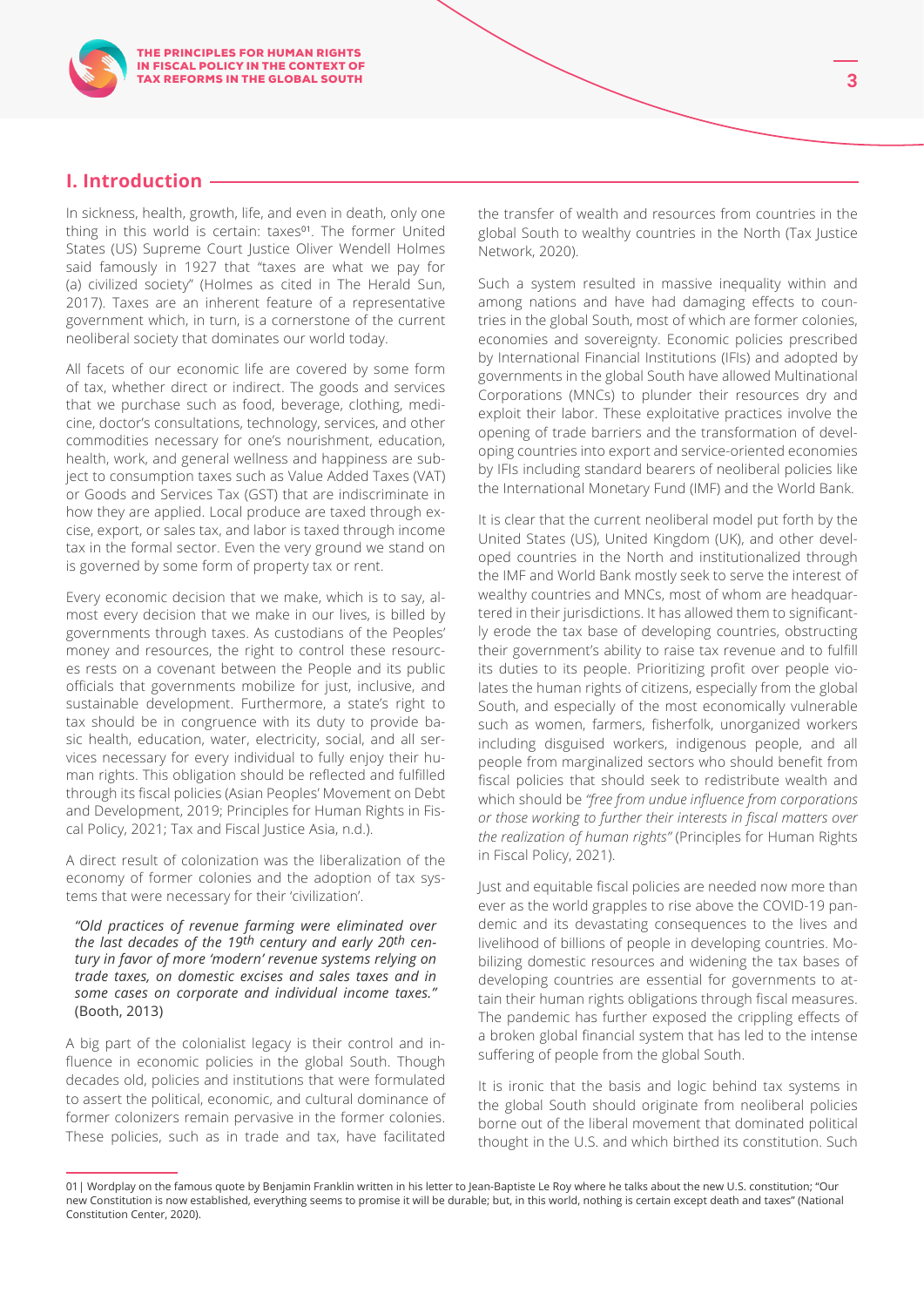

history set a precedent for our global economy which facilitates the unregulated accumulation of wealth, and which has so far led to mass poverty and inequality, especially in the global South. It has left developing countries to grapple with the issue of how to meet the financial needs of saving lives while sustaining the economy amidst a pandemic.

This document seeks to position human rights at the center of the discussions on international tax reforms by leveraging the Principles for Human Rights in Fiscal Policy (2021), developed by a committee of twelve experts and a consortium of regional and international organizations whose secretariat was led by the Center for Economic and Social Rights (CESR). It will also focus on the priorities of countries in the global South and their sovereign right to collect tax revenue for their development agenda and to fulfill their human rights obligations.

To fulfill its human rights obligations, governments need to address loopholes in tax policies which exacerbate inequality among nations and promote the plunder of wealth in developing countries at the hands of Multinational Corporations (MNCs). These policies go against the principles highlighted in the Principles for Human Rights in Fiscal Policy. The document, which advances 15 principles, highlights the need for "*economic policies to be compatible with human rights"* (Principles for Human Rights in Fiscal Policy, 2021). It discourages any activity that impedes a government's ability to fulfill its human rights obligation to its people, and their obligation towards other States.

As the document shows, the current global tax system, which is inherently unjust, is in need of substantive change. As succinctly stated by Dr. Carlos M. Correa, executive director of the South Center:

#### *"A substantive reform of the global tax system involving a variety of multilateral platforms is underway. The question is not whether tax standards and practices will change, but in which direction." (*Correa as cited in Akhtar et al., 2019)

Indeed, major reforms are currently being discussed internationally, led by the Organisation for Economic Co-operation and Development (OECD) and the Group of 20 (G20 countries) who consist of countries with the largest economies in the world. Among the members of the OECD and G20 are countries that ran colonies from across the globe. The OECD and G20 countries are currently leading the discussions on a global tax deal consisting of a two-pillar solution to address the tax challenges arising from the digitalization of the economy.

However, the current deal being negotiated at the OECD/ G20 level has been called out on its undemocratic process

and how it blatantly ignores the concerns and demands of countries from the global South. The deal, which stands to affect about 141 jurisdictions, is shaping up to be a global tax deal of the rich who are steering the direction of global tax reforms in their favor.

Countries and Civil Society Organizations (CSOs) from the global South and allies in the global North have been lobbying for discussions on global taxation to shift from the OECD process to a more democratic space in the United Nations (UN).

Upgrading the UN Tax Committee to an intergovernmental body was proposed by the Group of 77 (G77) nations and China at the UN Financing for Development (UNFfD) conference in 2015. This proposal, however, was blocked by richer countries like the US and the UK, stating that current discussions were already being led by the OECD (Inman, 2015).

CSOs and the G77 countries continue to clamor for an intergovernmental tax committee under the auspices of the UN, knowing that such a process will better represent the interest of developing countries in the global South (Financial Transparency Coalition et al., 2015).

The UN currently hosts a Committee of Experts on International Cooperation in Tax Matters which is tasked with policy dialogue and proposals for international tax cooperation. However, it is not an intergovernmental process that sets standards on global tax policies.

In an effort to strengthen international tax cooperation and to enhance technical assistance, capacity building, and information sharing, the Platform for Collaboration on Tax (PCT) was launched in 2016 and hosts the staff and secretariat of the OECD, IMF, World Bank, and UN (Montes & Rangaprasad, 2018). What was ideally an attempt to foster cooperation that promotes balanced discussions has been examined to be yet another platform for the OECD to enforce its own standards on the international community. While the OECD is represented in all four organizations, the UN, which should represent the interest of developed and developing countries alike, faces political complications in its consensus-building among its members. What evolved out of this political setup are outputs and positions that do not include UN agreements, because such an agreement was not reached (Montes & Rangaprasad, 2018).

The following sections of this paper will discuss in more detail the current state of international tax reforms, how the global South is positioned in the discussions of these reforms, and how the Principles for Human Rights in Fiscal Policy document can be used in these discussions.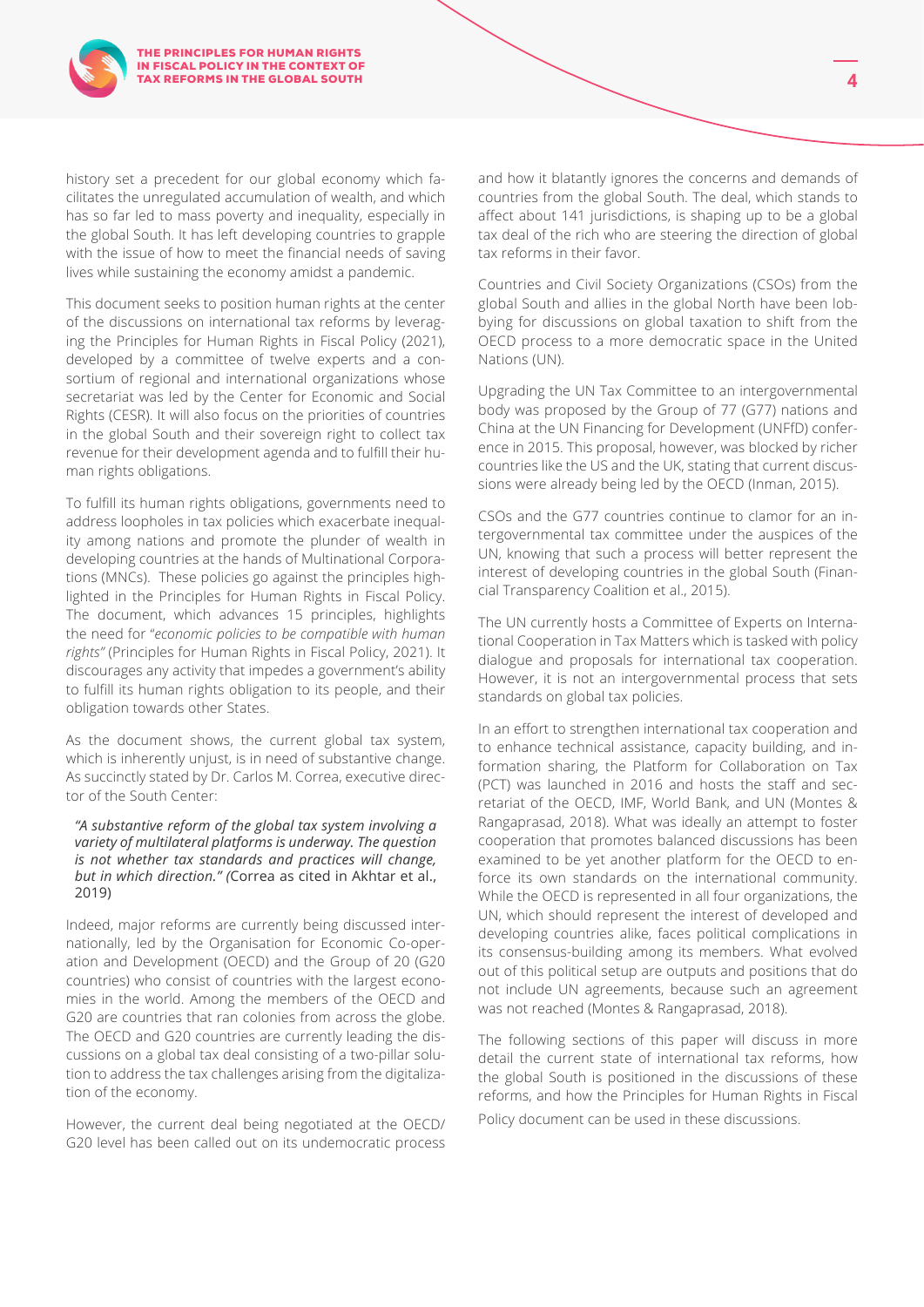## **II. Global Discussions on International Tax Reforms**

## **A. Policy Action and Discussions Led by the OECD and G20**

#### a | An overview of the jurisdictions involved in the Inclusive Framework

When it comes to global taxation, the OECD is the major body that sets universal standards and pushes forward taxation agendas. The advantage of having the OECD play this role lies in the fact that this organization has all the technical resources to meet these objectives.<sup>02</sup>

Present discussions and negotiations on international tax reforms are currently being led by the OECD through its Inclusive Framework on Base Erosion and Profit Shifting (BEPS) where 141 jurisdictions have committed to the discussion and implementation of 15 actions to curb and address massive leakages--- estimated at 100-240 billion USD, in global tax revenue (OECD, 2013). Approximately 57% of the member jurisdictions of the OECD BEPS process are from regions in the global South.

BEPS takes away a country's right to tax wealth and profit where it is generated and it impedes its ability to mobilize resources to secure human rights, combat inequality and to achieve the sustainable development goals (SDGs). It stands in the way of a state's duty to perform its human rights obligations to provide free, accessible, and adequate

public services for its citizens to develop their full human potential. The BEPS 15-point Action Plan, published in 2013, runs along three pillars: *"introducing coherence in the domestic rules that affect cross-border activities, reinforcing substance requirements in the existing international standards, and improving transparency as well as certainty". It sought to "provide countries with domestic and international instruments that will better align rights to tax with economic activity"* (OECD, 2013).

### b | A brief explanation of the OECD BEPS Action Plan

The OECD established its Inclusive Framework on BEPS in 2016-three years after the OECD released its Action Plan on BEPS, under the mandate of the G20 (Mosquera Valderrama, 2015; OECD, 2021c). Its Action Plan on BEPS (table 1) was agreed upon by the BEPS 44, a group of nations comprising the OECD countries, its accession countries, and the G20 countries, whilst developing countries were involved in the process as consultants (Mosquera Valderrama, 2015). Of the 15 actions, the 141 member-jurisdictions $03$  of the BEPS process are obligated to implement four (4) actions set as its minimum standards. These minimum standards are Actions 5, 6, 13, and 14 (see table 1).

**Table 1:** OECD Action Plan on Base Erosion and Profit Shifting (BEPS)

| <b>ACTION 1</b> | Address the tax challenges of the digital economy                                                 |
|-----------------|---------------------------------------------------------------------------------------------------|
| <b>ACTION 2</b> | Neutralize the effects of hybrid mismatch arrangements                                            |
| <b>ACTION 3</b> | Strengthen controlled foreign company (CFC) rules                                                 |
| <b>ACTION 4</b> | Limit base erosion via interest deductions and other financial payments                           |
| <b>ACTION 5</b> | Counter harmful tax practices more effectively, taking into account<br>transparency and substance |
| <b>ACTION 6</b> | Prevent treaty abuse                                                                              |
| <b>ACTION 7</b> | Prevent the artificial avoidance of permanent establishment (PE) issues                           |
| <b>ACTION 8</b> | Assure that transfer pricing outcomes are in line with value<br>creation - Intangibles            |
| <b>ACTION 9</b> | Assure that transfer pricing outcomes are in line with value creation – Risks<br>and capital      |

02| However, as the OECD is an organization ultimately controlled by 37 of the world's richest countries, there is very little representation in their policy recommendations for the concerns of developing countries. More of this will be discussed in the latter parts of this document.

03 | Mauritiana recently joined the OECD IF on BEPS and agreed to the two-pillar solution this November, 2021 (OECD, 2021d).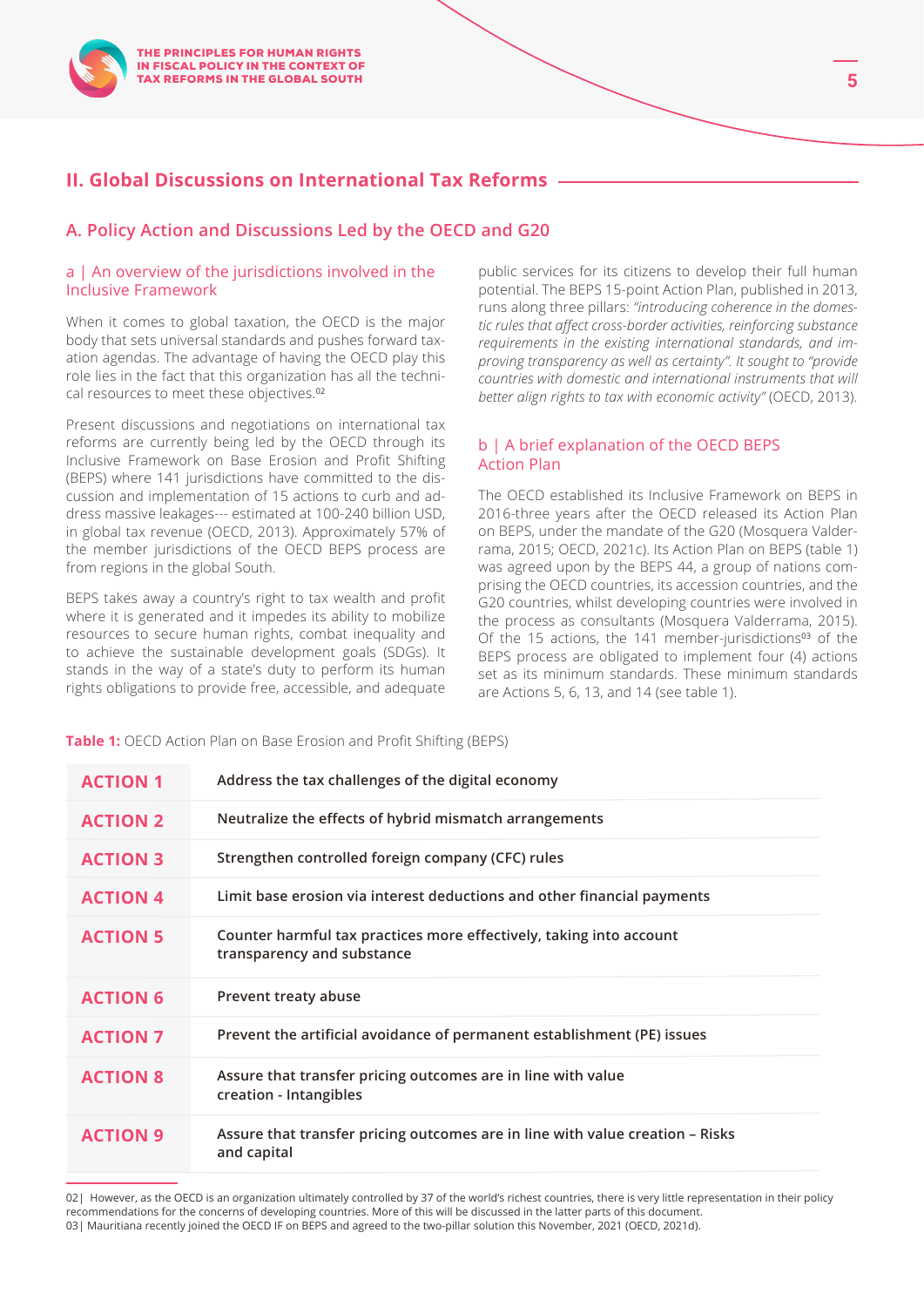

Source: Action Plan on Base Erosion and Profit Shifting (OECD, 2013)

THE PRINCIPLES FOR HUMAN RIGHTS IN FISCAL POLICY IN THE CONTEXT OF TAX REFORMS IN THE GLOBAL SOUTH

Though the BEPS process includes 141 countries and jurisdictions, it is not an initiative that seeks to change international tax standards. As stated in the OECD Action Plan on Base Erosion and Profit Shifting:

*"This Action Plan is focused on addressing BEPS. While actions to address BEPS will restore both source and residence taxation in a number of cases where cross-border income would otherwise go untaxed or would be taxed at very low rates, these actions are not directly aimed at changing the existing international standards on the allocation of taxing rights on cross-border income." (OECD, 2013)*

#### c | The OECD's Two-Pillar Solution to Address the Tax Challenges Arising from the Digitalization of the Economy

In its effort to maintain its leadership in setting international tax standards and acknowledging that there remain some gaps in its IF on BEPS, the OECD/G20 released a statement in July 2021 on a two-pillar solution to address the tax challenges arising from the digitalization of the economy (OECD, 2021a). Its two-pillar solution, currently the most significant proposal aimed at redefining the international tax rules in almost a century (ATAF Communication, 2021), will seek to ensure that MNEs pay their fair share of taxes by ensuring that the profits of the largest, most profitable multinational corporations (MNCs) will be re-allocated to market jurisdictions (Pillar 1) and that MNEs will be taxed a minimum rate of 15% (Pillar 2) (OECD, 2021b).

**6** 

Of the 141 members of the OECD/G20 IF on BEPS, 137<sup>04</sup> members have officially agreed to join the new framework put forth by the OECD/G20 through its two-pillar solution. Its detailed implementation plan targets to ratify most of the parameters that will enforce the two-pillar solution by 2023 (KièS et al., 2021; OECD, 2021a). Below are some of the features and concepts behind the two-pillar solution:

**Table 2:** OECD/G20 Two-Pillar Solution Features and Concepts)

| <b>PILLAR 1</b>                                                                                                                                                                                                 | <b>PILLAR 2</b>                                                                                                                                                                                                                                                                                                            |
|-----------------------------------------------------------------------------------------------------------------------------------------------------------------------------------------------------------------|----------------------------------------------------------------------------------------------------------------------------------------------------------------------------------------------------------------------------------------------------------------------------------------------------------------------------|
| <b>Amount A:</b> taxation rights over 25% on residual<br>profit (10% pre-tax profit margin) of in-scope<br>companies (MNC's with a global turnover above EUR<br>20 billion)                                     | <b>GloBE Rules</b> which include the income inclusion<br>rule (IIR), the switch-over rule (SOR), the undertaxed<br>payment rule (UTPR), and the subject to tax rule<br>(STTR). The GloBE rules will ensure that the profits<br>of MNEs in any jurisdiction are subject to at least a<br>minimum effective tax rate of 15%. |
| <b>Amount B:</b> Simplified and streamlined transfer<br>pricing (based on the arm's length principle) for<br>baseline marketing and distribution activities (more<br>details to be released by the end of 2022) | The GloBE rules will apply to MNC's with a EUR 750<br>million threshold (under BEPS Action 13)                                                                                                                                                                                                                             |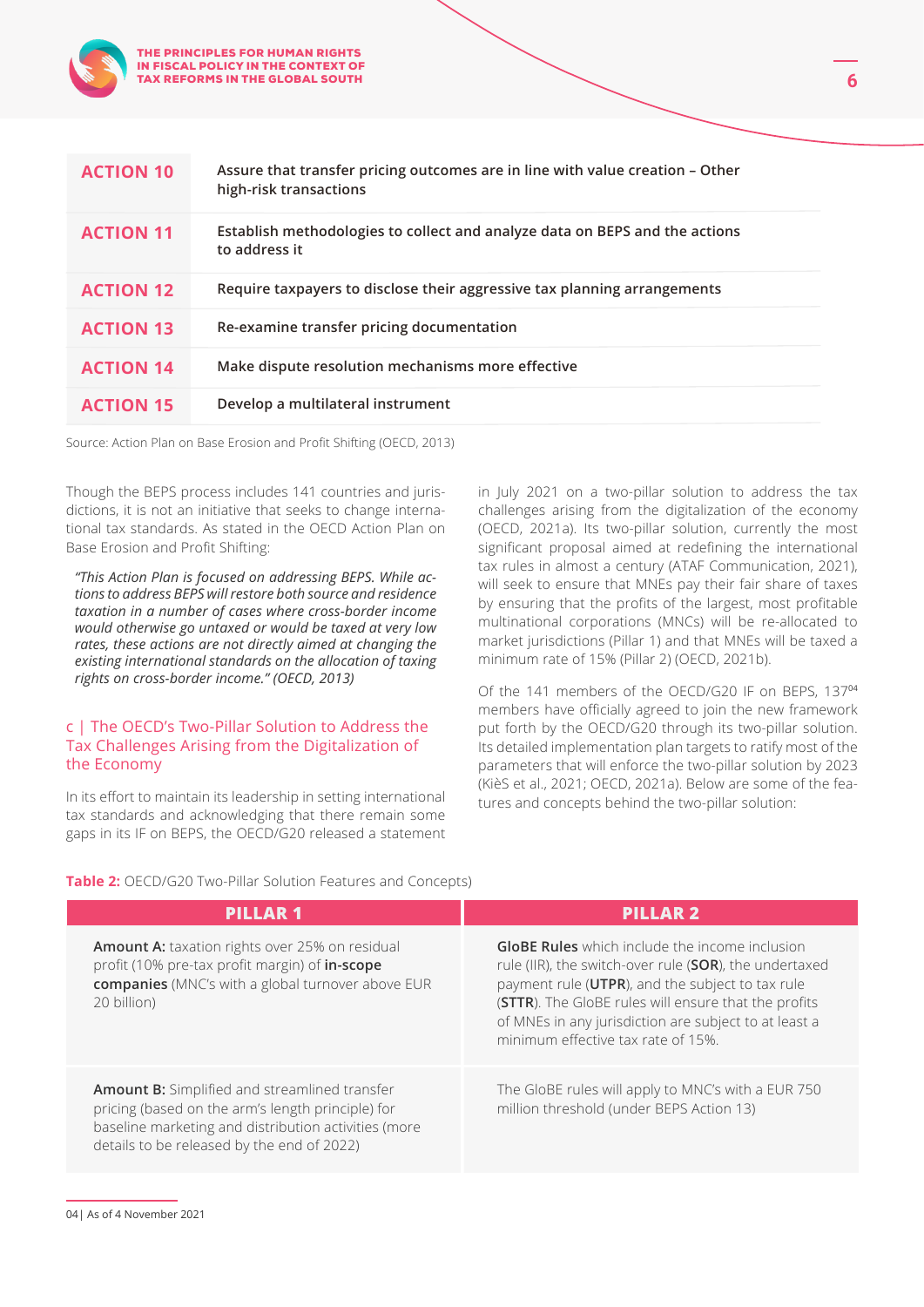Extractives industry and financial services are excluded from the features of Pillar 1<sup>05</sup> Digital Service Taxes will be removed

## **PILLAR 1 PILLAR 2**

Entities not subject to the GloBE rules: government entities, international organizations, non-profit organizations, pension funds or investment funds that are Ultimate Parent Entities (UPE) of an MNE Group or any holding vehicles used by such entities, organisations, or funds

Sources: European Union: Agreement On Pillar One And Pillar Two Global Tax Reform (KièS et al., 2021) and Two-Pillar Solution to Address the Tax Challenges Arising from the Digitalisation of the Economy (OECD, 2021b)

The Pillar 1 solution focuses on taxing rights and the allocation of tax revenue to market jurisdictions. The current structure of this pillar will allow for the residual profit (10% pre-tax profit margin) of MNCs with a global income above EU 20 billion (in-scope MNCs) to be taxed at a rate of 25% (Amount A). The allocation of Amount A to market jurisdictions from in-scope MNCs will be made possible through the new special purpose nexus rule if the in-scope MNE will receive at least EU 1 million in revenue in that market jurisdiction (OECD, 2021b).

The Pillar 2 solution aims to set a global minimum corporate tax rate, currently set at 15%, which will be implemented by a set of rules under the Global anti-Base Erosion Rules (GloBE).

## **B. Policy Dialogue at the United Nations**

## a | A brief description of the UN Tax Committee

Another major body tasked with policy recommendations on issues of domestic and global taxation is the United Nations Committee of Experts on International Cooperation in Tax Matters, commonly known as the UN Tax Committee (UNTC). The UNTC, whose experts are appointed by the UN Secretary-General, hosts a more diverse group of experts who pay special attention to the needs and concerns of developing countries. They take into consideration the policy environment in developing countries to be able to formulate recommendations that are more inclusive.

In accordance with the United Nations Economic and Social Council (UN ECOSOC) resolution 1980/13 of 28 April 1980, the "Ad Hoc Group of Experts on International Cooperation in Tax Matters" evolved out of the 1968 "Ad Hoc Group of Experts on Tax Treaties between Developed and Developing Countries" (United Nations, n.d.-c). Its original mandate, borne out of the UN ECOSOC resolution 1273 (XLII), requests for:

*"… the (UN) Secretary-General to set up an ad hoc working group consisting of experts and tax administrators nominated by the Government, but acting in their personal capacity, both from developed and developing countries* 

They will apply to MNEs with a EU 750 million threshold.

The OECD is targeting its global tax rule to come into force by 2023. Some experts express doubts about the OECD's timeline (Galligan et al., 2021) as this requires a complete overhaul of unilateral measures that some countries such as India, New Zealand, Indonesia, and others have implemented in the past two years to address BEPS issues. Such measures include the implementation and/or negotiation of a digital service tax (DST) for India and New Zealand respectively and the expansion of the definition and parameters on what constitutes a "permanent establishment" (PE) which is pertinent to the reallocation rules of Pillar 1 (Kaur & Watkins, 2020).

*and adequately representing different regions and tax systems, with (the) task of exploring, in consultation with interested international agencies, ways and means of facilitating the conclusion of tax treaties between developed and developing countries."* (ECOSOC Resolution 1273 as cited in United Nations, n.d.)

The updated mandate of the UNTC is inscribed in the ECO-SOC Resolution 2004/69 where it states that the Committee is tasked with the promotion of international tax cooperation by providing a framework for dialogue among national tax administrators. It is also mandated to provide policy recommendations on international tax cooperation and capacity-building mechanisms for developing countries in need of technical assistance (UN ECOSOC, n.d.).

As mentioned in the introduction, due to the limited capacity of the UNTC, governments and CSOs in the global South and allies in the global North continue to clamor for an intergovernmental tax body under the auspices of the UN. Such proposals are aggressively being blocked by the OECD/G20 countries, insisting that such a process is being led by the OECD. However, given the lack of representation of the interest of developing countries in the global South, the resounding call for the OECD to share their technical

<sup>05|</sup> The contentions on the OECD Inclusive Framework and the two-pillar solution will be discussed in later sections.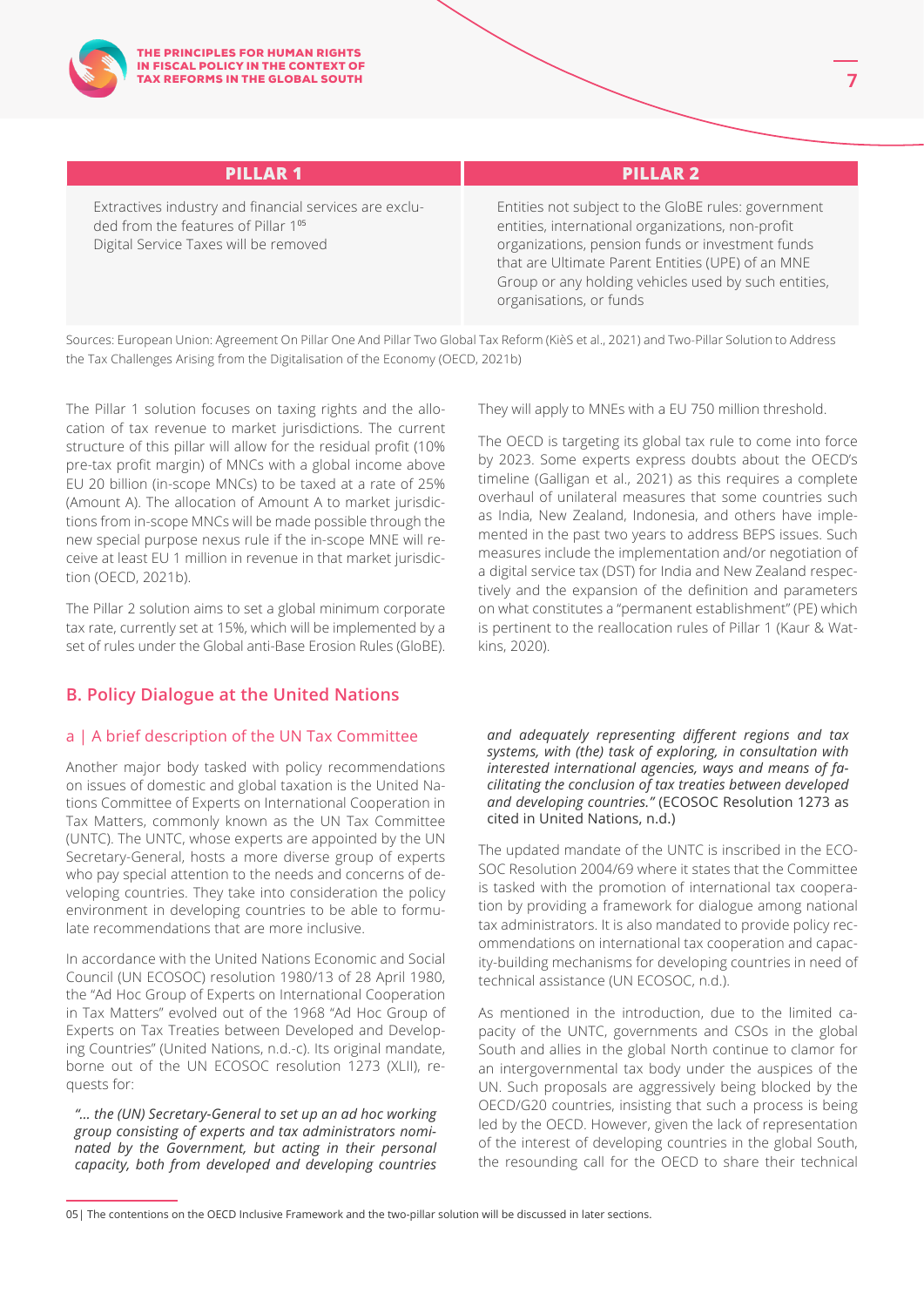assistance under a UN-led Tax process remains among the main demands of the tax justice movement.

On a regional level, the United Nations Economic and Social Commission for Asia and the Pacific (UN ESCAP) proposed a region-wide tax cooperation platform. Asia and the Pacific remains to be the only region in the global South without a regional platform for collaboration on tax (UN ESCAP, 2019). The proposal was blocked by OECD/G20 countries such as Japan and Russia, echoing the US and UK's statement that it will only duplicate the OECD process. Less than two years later, the Asian Development Bank (ADB) announced its plans to establish an Asia Pacifc Tax Hub to promote the OECD BEPS process within the region (ANI, 2021).

#### b | The FACTI Panel Report

In its effort to support and contribute to the work of its member-states to achieve the sustainable development agenda, the United Nations General Assembly (UNGA) and the UN ECOSOC convened the High-Level Panel on International Financial Accountability, Transparency, and Integrity for Achieving the 2030 Agenda (FACTI Panel) in March, 2020. The UN FACTI Panel is *"mandated to review current challenges and trends related to financial accountability, transparency, and integrity, and to make evidence-based recommendations to close remaining gaps in the international system."* (FACTI Panel, 2021)

The FACTI Panel report offers a clear insight into the magni-

## **C. International Tax Reforms in the Global South**

#### a | Reactions from the global South on the current processes being stirred by the OECD/G20

Though some developing countries currently rely on the technical support provided by the OECD Inclusive Framework on BEPS, strong voices from the global South question the legitimacy of its 15 Actions and whether the BEPS process is truly 'inclusive'. Academics and tax justice advocates point out that the 15 actions put forth by the 'inclusive framework' were only agreed upon by the BEPS 44 and that developing countries, excluding Brazil, Russia, India, China, and South Africa (the BRICS countries) who are part of the G20, were only given consultative status (Mosquera Valderrama, 2015).

Countries from the global South have also decried the continuation of the control and hegemony of rich, developed nations in the current negotiations on international tax reforms. Contributions from countries in the global South, those who benefit more and have greater need for corporate income taxes (CIT) and who lose more from BEPS activities and IFFs (Oelofsen, 2021), were found to be *"underreported at best and ignored at worst"* (Chowdhary, 2021). This sets a dangerous precedent for the ongoing discussions on tude of the issue on IFFs while offering 14 recommendations for achieving global financial accountability, transparency, and integrity. It highlighted the massive amount of wealth and resources that are plundered from source countries into the pockets of wealthy individuals by painting a picture of how such resources could be used by people from developing countries who suffer most from illicit financial flows (IFFs). These are figures as huge as \$7 trillion hidden by wealthy individuals in tax haven countries and as much as \$500-600 billion lost each year due to profit-shifting activities (FACTI Panel, 2021; Financial Transparency Coalition, 2021). Resources that are amassed by MNEs and wealthy individuals which erodes the tax bases of developing countries could have gone to the provision of water, health, education, and other services which are desperately needed by people of the global South.

The loopholes which MNEs and wealthy individuals exploit to illicitly accumulate wealth, summed up as tax injustice, led the UN FACTI Panel to propose policies and recommendations to combat such acts. Among the recommendations highly praised by CSOs and countries from the global South are recommendation 14 on global governance which proposes to set up a UN Tax Convention, recommendation 4 which proposes a global minimum corporate tax between 20%-30% on corporate profits, and recommendation 6 which proposes standards to hold enablers (accountants, lawyers, financial experts, governments, etc.) accountable for their promotion of IFFs (FACTI Panel, 2021; Financial Transparency Coalition, 2021).

the two-pillar solution with binding agreements between jurisdictions, as it is setting the international tax system up for another cycle of dominance at the hands of former colonizers. What is more, as reported by the South Centre:

*"Negotiators have revealed on condition of anonymity that countries were given an 'accept all or reject all' ultimatum and so were forced to accept, even if they deeply disagreed with many aspects of the Two Pillar solution. It points to a larger systemic problem with the OECD's 'consensus' approach to decision-making."* (Chowdhary, 2021)

Four developing countries, namely Sri Lanka, Kenya, Nigeria, and Pakistan, have refused to sign the global tax deal (Colombo Gazette, 2021). As per Gbonjubola from Nigeria's Federal Inland Revenue Service, *"the truth is that there's little or no money coming from either pillar 1 or pillar 2 to developing countries"* (Gbonjubola as cited in Mureithi, 2021). Kenya expressed its reservations about the Pillar 1 agreement. They are unwilling to remove their digital services tax (DST) in place of the pillar one solution of reallocating taxing rights of the wealthiest corporations to market jurisdictions. As it stands, Kenya is able to tax 89 companies through DST's whereas the pillar one solution will only apply to 11 compa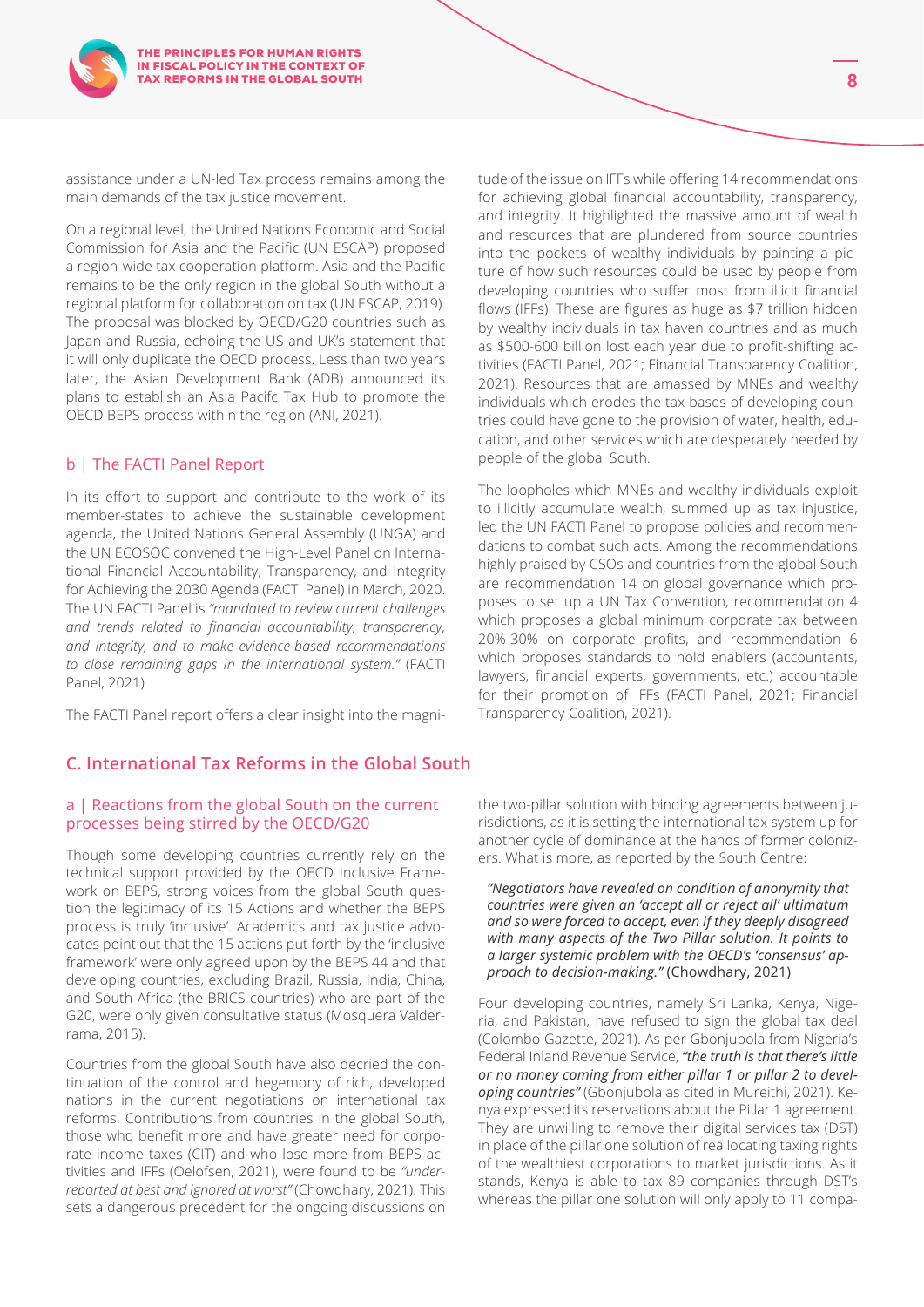nies (Mureithi, 2021).

Kenya is not the only developing country who is projected to lose certain taxing rights through the two-pillar solution. Oxfam International estimates that of the 60,000 MNCs worldwide (World Atlas of Global Issues, 2018), only 69 MNCs will fit the criteria under the Pillar 1 solution (Oxfam International, 2021) on re-allocating taxing rights. What is more, these 69 companies will only pay more in taxes on residual profit ('super profits' above 10%). Voices from the global South are demanding that the re-allocation of a portion of MNC profit under the Pillar 1 solution should not only include residual profit but the total profit of these corporations (Chowdhary, 2021). The Global Alliance for Tax Justice (GATJ) and the Tax Justice Network Africa (TJNA) have also pointed out that the OECD tax deal will only contribute to greater global inequality as OECD countries, home to only 10% of the world's population, will benefit from 60% of the revenue to be generated from the two-pillar solution (Moreno, 2021 as cited in Tax Justice Network Africa et al., 2021).

The mandatory dispute resolution mechanism under Pillar 1 will also be detrimental to developing countries who cannot afford the huge financial losses that will be incurred should an MNC dispute their taxing rights (Oelofsen, 2021). Such life-saving revenue is desperately needed in the midst of a global health and economic crisis where the poorest and most marginalized in developing countries are suffering from hunger and ill-health, exacerbated by austerity measures that indebted countries are forced to take. This tax certainty rule clearly shows that the OECD still prioritizes the protection of the interest of MNCs over human rights.

The Pillar 2 solution will also obstruct the taxing rights of countries in the global South where MNE income is generated and where the tax revenue from such income is desperately needed to combat inequality and to rise above the COVID-19 pandemic. As source countries, developing countries have greater claim to tax revenue from income generated in their jurisdictions because it is their land, labor, resources, and market that are being utilized and exploited for corporate profit. However, the current structure of the GloBE rules under Pillar 2 which is presently proposing a global minimum tax rate of 15%, are largely skewed towards the interest of developed countries<sup>06</sup>. It accords the 'first claim' on tax revenue to headquarter countries which is more often the developed countries in the global North (Chowdhary, 2021).

Governments and CSOs in the global South are also demanding a minimum corporate tax rate higher than the proposed 15%. The OECD proposal, far lower than the current global CIT rate average of 25%, will only encourage countries to a race to the minimum, as opposed to the "race to the bottom" (Global Alliance for Tax Justice, 2021). As it stands, countries in the global South have very little to gain from the OECD's two-pillar solution. The OECD estimates on tax revenue that developing countries will earn from the global tax deal only accounts for a fraction of what the FACTI panel report estimates to be the total losses incurred annually due to IFFs.

Though the global tax deal has largely shaped up to be a conversation among rich nations, developing countries are fighting hard to be heard and to have their concerns included in the discussions. Without these tremendous efforts, the entire global tax deal will largely follow all the proposals set forth by the U.S. (Chowdhary, 2021), where the majority of MNE's are headquartered.

#### b | The movement for tax justice and the global and regional networks, alliances, and organizations' fight against tax abuse and IFFs

The global movement for tax justice, fiscal justice, and financial accountability, transparency, and integrity is one that is strong in its conviction as well as in numbers. Almost two decades of relentless struggle from grassroots, local, national, regional, and international organizations from the global South and allies in the global North have produced many hard-won gains for the people. There are several organizations working on these issues, each in different capacities and all in a collaborative and concerted effort. More information about some of these international organizations are outlined in **ANNEX A**. This section will provide a brief overview of the movement for tax justice and how organizations, networks, and alliances work and mobilize to fight for tax justice, fiscal justice, and financial transparency.

Human rights sit at the core of the movement for tax justice. These are reflected in the work of networks, alliances, and organizations who are leading the movement. In November 2021, the Tax Justice Network (TJN), the Global Alliance for Tax Justice (GATJ), and Public Services International (PSI) released the 2021 edition of The State of Tax Justice. The report brought to attention the culpability of OECD states in facilitating illicit financial flows (IFFs). Of the estimated US\$483 billion lost in tax revenue each year due to IFFs, OECD countries were found to be responsible for 78% of these losses. The State of Tax Justice estimates that US\$483 billion could provide COVID-19 vaccines to the global population more than three times over. These losses also amount to almost half of the public health budgets of low-income countries (Tax Justice Network et al., 2021). In the State of Tax Justice Report, the TJN, GATJ, and PSI also reiterate the calls of the global tax justice movement to introduce an excess profit tax and wealth tax. Such progressive taxes will ensure that those who have more will pay more taxes to governments in order for them to raise more revenue to fulfill its obligations to its citizens.

In March 2019, the South Asia Alliance for Poverty Eradication (SAAPE), organized the South Asia Regional Workshop

<sup>06|</sup> Much like the entire global tax reform process in the previous century until today.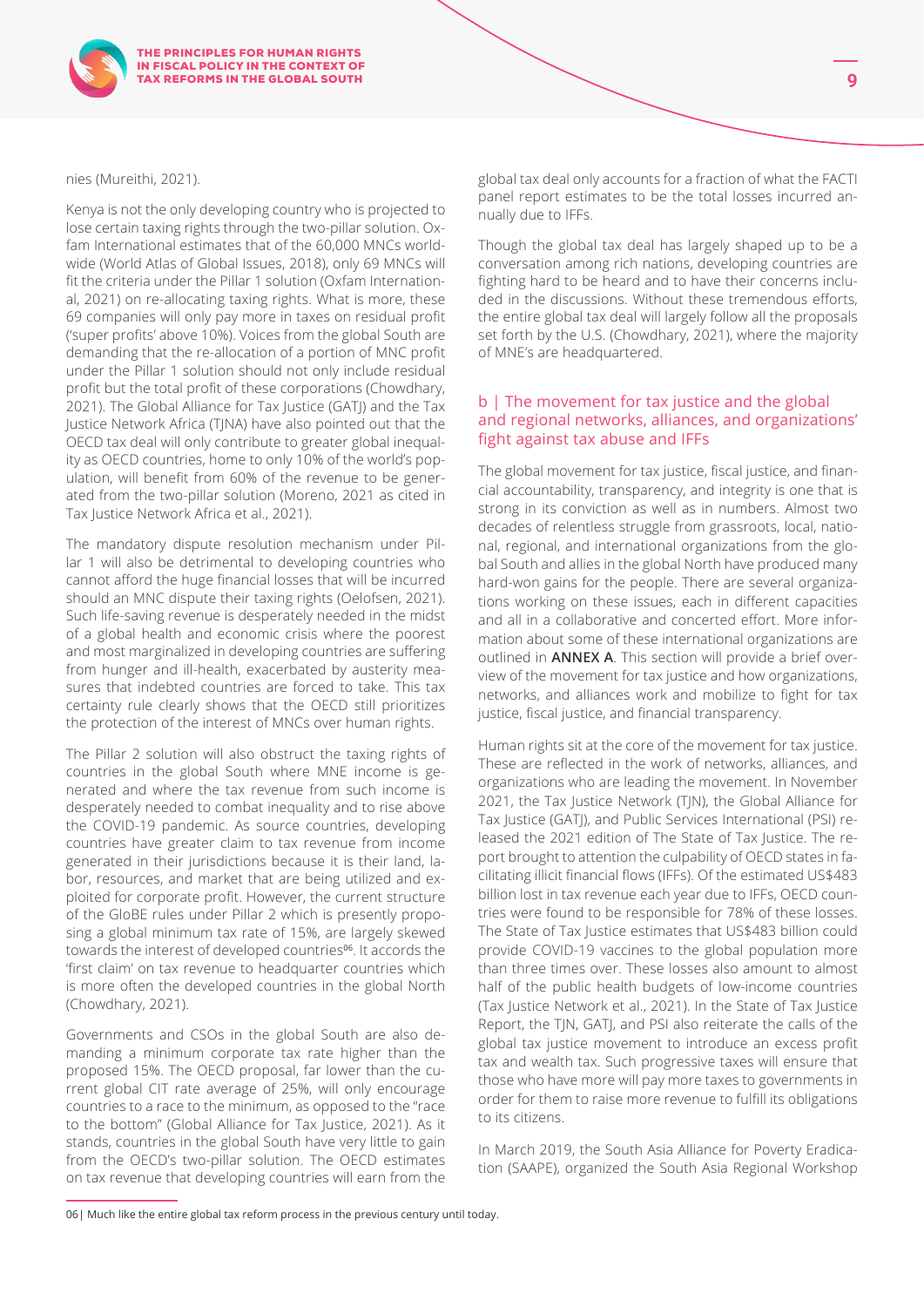on Taxation and Inequality: The Role of Tax and Spending Policies to respond to Inequality in South Asia. Among the outcomes of the workshop was the Kathmandu Declaration which expressed deep concern over how inequality persists in the region and is exacerbated by the prevalence of regressive taxation. It demanded the representation of marginalized communities such as women and working-class people in decision-making processes and institutions to combat inequality (South Asia Regional Workshop on Taxation and Inequality, 2019).

That same year, the Asian Peoples' Movement on Debt and Development (APMDD), supported by the Financial Transparency Coalition (FTC), hosted the first Asian Conference on Illicit Financial Flows in November, which produced a communiqué entitled "Stopping Robbers and Pirates". The communiqué called out governments and IFIs for encouraging a private-led framework of development and for according priority to the interest of MNCs and their profit-seeking behavior. It emphasized the destructive effects of abusive tax practices engineered by MNCs and how these practices are both caused by and exacerbate extreme inequality (Asian Conference on Illicit Financial Flows, 2019).

Thanks to the intensive campaigning efforts and investigative work of the huge network of organizations working in the global tax justice movement (**ANNEX A**), tax justice, fiscal justice, and financial accountability, transparency, and integrity have all entered, in different capacities, the analysis and campaigning efforts of several organizations working on labor, women, climate change, and other issues in the development sector. The Asian Peoples' Movement on Debt and Development (APMDD) and the Tax and Fiscal Justice Asia (TAFJA) alliance both host working groups on tax and gender justice. These working groups comprise of grassroots organizations led by women and mobilized by APMDD and TAFJA to raise their campaigns for more progressive tax systems that remove direct and indirect biases against women. APMDD and TAFJA are part of a global campaign organized by the GATJ calling to Make Taxes Work for Women. GATJ and its regional members which mobilize hundreds of organizations around the world conduct regular trainings and events under their tax and gender working group. Among its biggest annual events is the International Women's Day on March 8 where the GATJ mobilizes its members and alliances to promote Tax Justice and Women's Rights through online and public demonstrations.

On 19 November 2020, the GATJ also called for a reprise of its Global Day of Action for Tax Justice in the Extractive Industry. The global day of action brought to attention the egregious acts done by extractives MNCs-- its plunder of natural resources in the midst of a climate emergency and its abuse of national tax systems to shift wealth and accumulate profit in low tax jurisdictions (Global Alliance for Tax Justice, 2020).

The global union federation Public Services International (PSI) brings the issue of tax justice to the global trade union movement. Strong in its membership of 30 million working people, the PSI brings close attention to the need for tax justice to ensure universal access to public services and to end inequality (Public Services International, n.d.). PSI conducts research and engages with several multilateral institutions such as the UN and ILO to represent the interest of its members and to uphold the rights of workers.

As mentioned above, the global tax justice movement is strong in numbers and there are hundreds of organizations around the world who wage several campaigns on tax justice, fiscal justice, and financial transparency in several capacities. This section only covers a fraction of what the movement has been and is currently doing. For more information on some of the organizations, networks, and alliances working in the tax justice movement, please refer to ANNEX A.

## **III. Global Discussions on International Tax Reforms**

The global tax justice movement proudly hosts discussions and collaboration among a diverse set of networks, organizations, movements, and individuals. Such diversity will inevitably lead to certain disagreements that in no way deters advocates within the movement from working with each other, but these disagreements exist all the same.

Though tax justice advocates may diverge in some paths, there are principles with which most actors within the movement can agree on. Some of these principles can be found in the TAFJA declaration of unity as well as the Principles for Human Rights in Fiscal Policy. The TAFJA declaration stresses the that a state's authority to tax goes hand in hand with its obligation to ensure that its fiscal policies serve to *"promote, protect, and fulfil the rights of its citizens, uphold equity*  *and justice, provide for essential services and work for their overall well-being today and in the future"* (Tax and Fiscal Justice Asia, n.d.). Likewise, the Principles for Human Rights in Fiscal Policy reiterates that *"the realization of human rights must be a fundamental objective of fiscal policy"* (Principles for Human Rights in Fiscal Policy, 2021).

Both documents promote the work of CSOs and governments to ensure just and progressive tax policies that are free from the influence of MNEs, wealthy individuals, corrupt government officials, and those who seek to manipulate the system for their own interest of plundering and amassing the wealth and resources of the people. As it stands, the current global financial system brought about by centuries worth of liberal policies and undue influence from former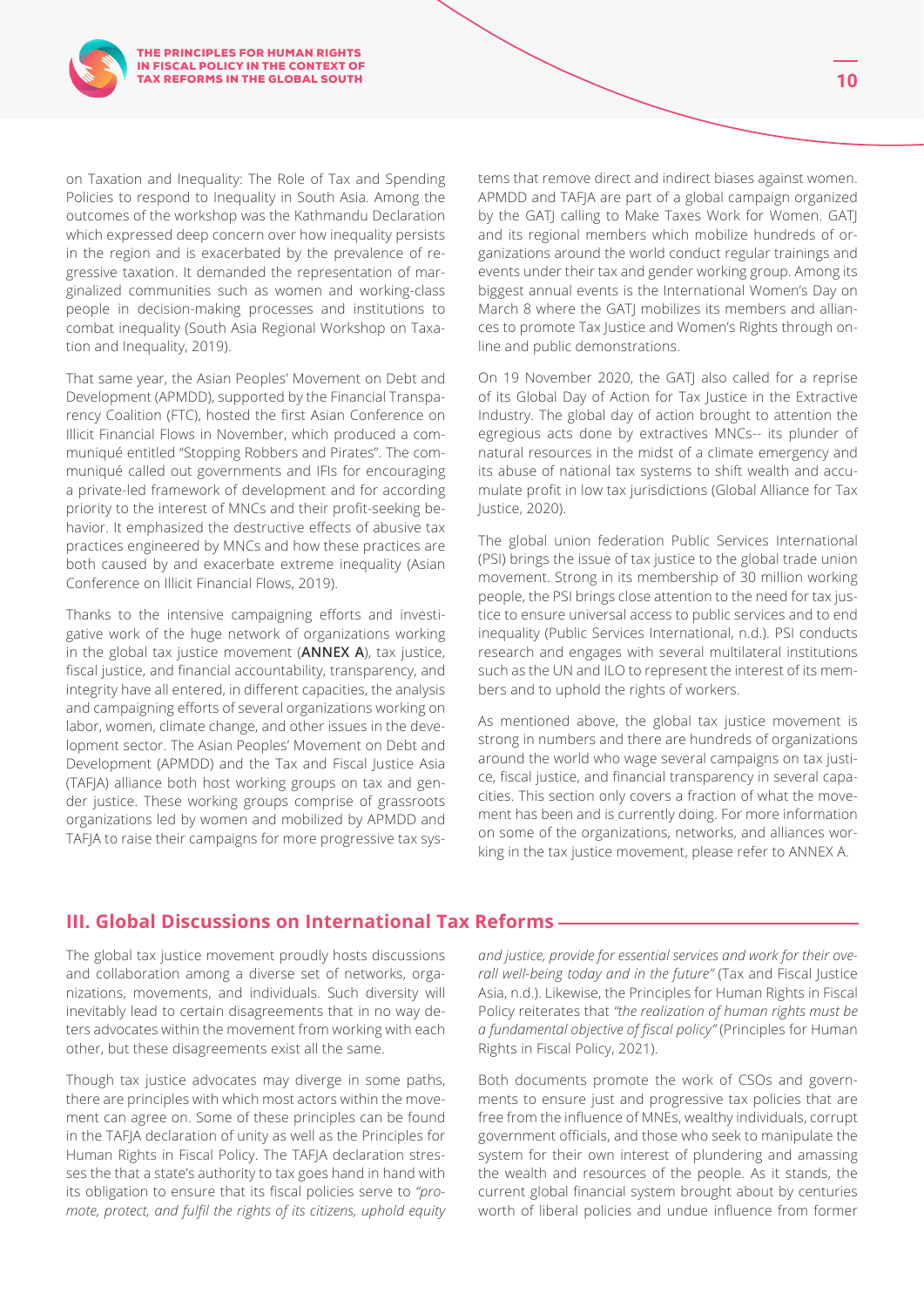colonizers have allowed for the unregulated accumulation of wealth at the hands of the privileged few. It resulted to an annual loss of US\$500-600 billion in global tax revenue (FACTI Panel, 2021) which goes into the pockets of wealthy individuals and MNCs. The current OECD global tax deal shows very little change from this broken system and, in fact, seems to only reinforce it by roping developing countries into this binding agreement.

The Principles for Human Rights in Fiscal Policy document also stress the need for progressive taxation in its 3rd principle which states that governments must promote *"substantive equality and that all people comply with their duty to pay taxes in accordance with their ability to contribute"* (Principles for Human Rights in Fiscal Policy, 2021). Progressive taxes will ensure the ability of States to *"take measures to generate revenue and manage expenditure in a way that is sufficient to effectively realize rights"* (Principle 10, Principles for Human Rights in Fiscal Policy, 2021) In this light, States must not forego their responsibility of promoting substantive equality, equity, justice, and human rights through fiscal policies by citing their lack of resources, especially when it has not exhausted all means to collect such revenue and when progressive taxation is not in place. States must protect its sovereign right to tax MNEs and wealthy individuals who generate wealth and profit within their jurisdiction to ensure that resources are sufficient to fulfil its obligations. However, the current OECD global tax deal poses a threat to developing countries' sovereign right to tax such entities as it accords the first taxing rights to wealthy, developed nations. Estimates show that countries in the global South have very little to gain from the deal and, in fact, may be a cause for developing countries to lose badly needed revenue through the mandatory dispute mechanism. Countries such as Kenya have also found that there is uncertainty in what can be gained (or lost) in the current tax deal. As it stands, the country currently taxes digital entities under its digital service taxes (DST). However, if Kenya were to agree to the OECD global tax deal and remove its DST under the stipulations in Pillar 1, they will be unable to tax companies such as Uber and Booking.com as these companies do not meet the turnover and profit requirements (Mureithi, 2021).

Argentina has also made its position on the OECD's global tax deal very clear. As Argentine Economy Minister Martin Guzman said in an online conference:

*"We policymakers from developing countries are forced to choose before something bad and something worse, worse is to get nothing and bad is what we are getting… we are not using this opportunity to actually correct one of the most toxic aspects of globalization and digitalization of the economy, which is tax avoidance."* (Guzman as cited in Thomas, 2021)

Guzman's statement echoes the concerns of CSOs such as GATJ and the Tax Justice Network (TJN) that the OECD global tax deal is shaping up to be a "tax deal of the rich" rather than a solution to the tax challenges arising from the digitalization of the economy.

The Group of 24 (G24) countries and the African Tax Administration Forum's (ATAF) both demanded revisions to the stipulations in the Pillar 1 solution. They echoed the concerns of governments and CSOs in the global South who found the parameters for the reallocation rule deeply concerning. Instead of reallocating the residual profit of MNCs, the G24 and ATAF insisted that a portion of the total profit of MNCs be reallocated to market jurisdictions (Chowdhary, 2021). To better align with the Principles for Human Rights in Fiscal Policy's 13th principle on international assistance and cooperation and the extraterritorial human rights obligations of states, the OECD and G20 must prove the inclusivity of its processes (which it insists upon) and remove any and all barriers that block the participation of countries in the global South in the negotiation of the current global tax deal. Allowing the global South to negotiate a deal that represent its interest will also allow developing countries to fulfill its fiscal and human rights obligations to its people.

The document's 7th principle also reiterates the call of CSOs and countries in the global South for more *"inclusive, broad, transparent, and deliberative social dialogue processes, based on solid evidence from different sources…"* (7th Principle, Principles for Human Rights in Fiscal Policy, 2021) when it comes to fiscal policy decision-making. The current global tax deal will greatly affect the fiscal space of governments in the global South which, in turn, will affect its ability to encourage more participation in its policy decision-making process<sup>07</sup>. The OECD must involve CSOs and governments, those who represent the interest of people from the global South, in the current discussions on international tax reforms in a more substantive and inclusive manner. In the absence of such an inclusive process at the OECD level, it is only right that these discussions be moved to the UN.

The human rights concern is also echoed in the 13th principle which discourages any activity that will deter countries from fulfilling its obligations to its people. The global tax deal's proposal for a global corporate minimum tax of 15% will only encourage a "race to the minimum", especially for countries in the global South who rely on foreign business investments. This race to the minimum will lead to regressive tax policies where corporations can avoid their tax obligations while governments seek to make up for this loss in CIT by taxing its citizens through consumption and flat rate taxes. Consumption taxes, which affect all citizens, are unjust in that they pass the burden of revenue collection to the poorest, most marginalized in society. The 13th principle

<sup>07|</sup> Of course, one should also factor-in the corruption of governments, but the limited policy space, in itself, is a major impediment to the realization of peoples' human rights.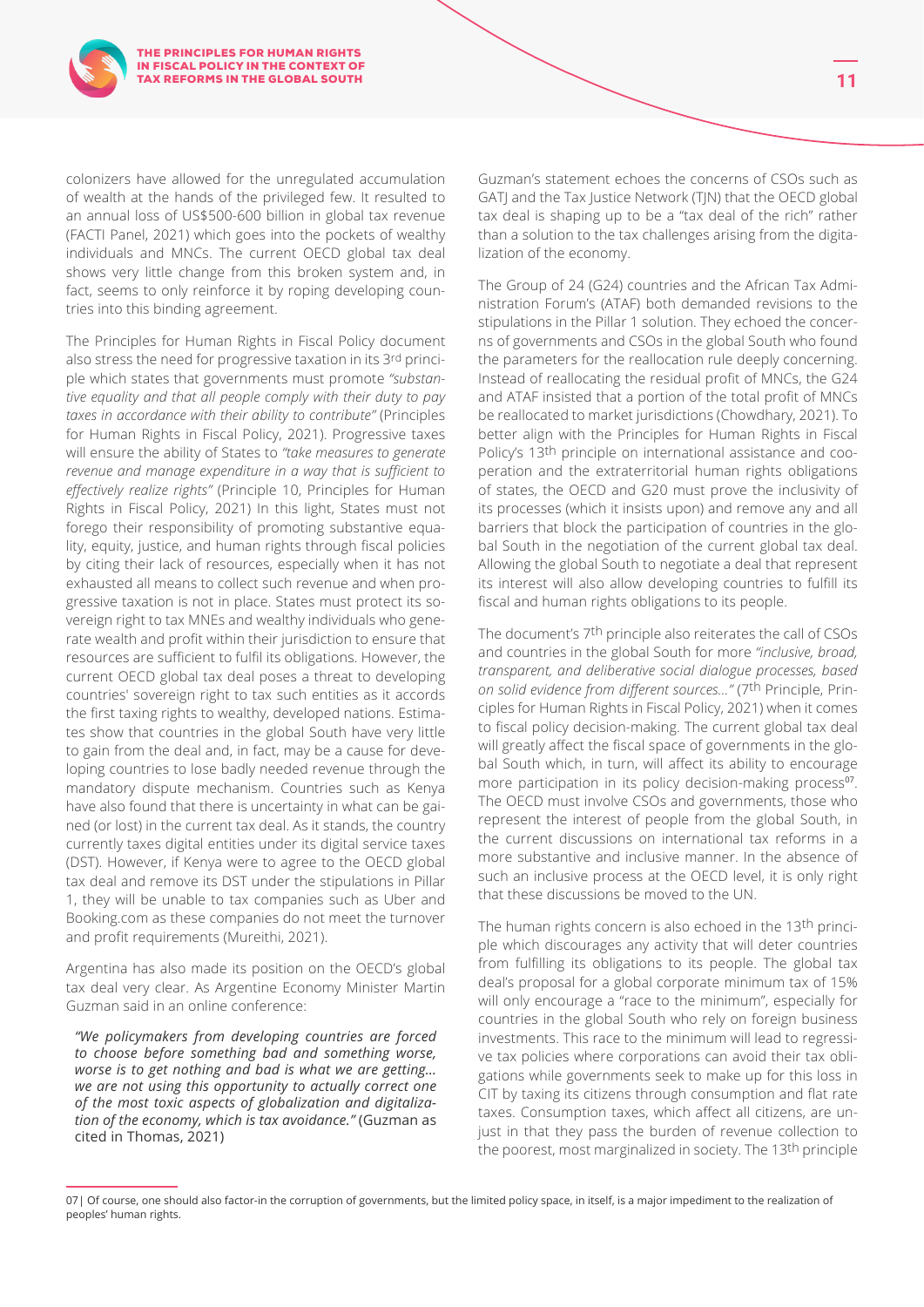also calls for the promotion of human rights when it comes to international cooperation. The OECD's attempt to block the concerns of developing countries constitutes major human rights violations for citizens in the global South who will be seriously affected by the effects of their governments "race to the minimum".

## **IV. Moving Forward: Key Actors and Events to Leverage the Principles**

Addressing issues on tax justice, fiscal justice, and financial accountability, transparency, and integrity will allow governments to fulfill their human rights obligations and will allow all people to develop their full human potential. As Flora Santos, a woman's rights activist from the Philippines, so eloquently stated at the Philippine Forum on Tax Justice in November 2019; issues and discussions on tax and finances may be convoluted and alienating to the masses, but their effects run deep at the grassroots level. The effects of injustices in our tax, fiscal, and financial systems ultimately lead to hunger and poverty (Santos, 2019). Alternately, justice in these issues have the potential to significantly change peoples' lives and allow for a more equitable and just system where all are given the chance to live and develop freely.

Key actors in international tax reform discussions come from all sectors. Given the current political climate, the OECD and its IF on BEPS are among the most significant actors and process that require strong intervention from CSOs. As the OECD and G20 countries are fast-tracking the two-pillar solution, raising awareness, building solidarity, and adding numbers to the strong global tax justice movement becomes more essential. This requires mobilizing movements, alliances, and organizations from the grassroots level to the international level. Below are some of the key actors, events, and avenues with which the Principles for Human Rights in Fiscal Policy can be leveraged.

#### **› BUILDING SOLIDARITY and AWARENESS-RAISING:**

As mentioned, there is currently a strong, concerted, and vibrant movement for tax justice, fiscal justice, and financial accountability, transparency, and integrity led by Civil Society Organizations (CSO's) at the grassroots, national, regional, and international levels.

The Principles of Human Rights in Fiscal Policy are an invaluable tool that can be used in the policy analysis and campaigns of the global tax justice movement. Disseminating the document to the Global Alliance for Tax Justice (GATJ) who, in turn, will distribute the document to hundreds of local, grassroots, national, and regional members through its five (5) main members will aid in their campaigns. The document can be referenced by local movements in their mobilizations and in lobbying for a more just and equitable tax and fiscal system in their countries.

The document can also be used by the entire tax justice movement in its effort to raise more awareness on tax and fiscal justice and to mobilize more people, organizations, and networks, especially those representing the interest of the most marginalized in society, to join the tax justice movement. Human rights is an issue that affects all people, and the document brings the issue of tax and fiscal justice home to all people who face hunger, impoverishment, displacement, and injustice on a daily basis. The document can be used as a tool to bring the issue of tax and fiscal justice from the convoluted discussions at the international level, to everyday discussions at home, at the workplace, and more importantly, on the streets.

The GATJ and its regional counterparts, together with several international organizations such as ActionAid International and its local units, Oxfam, the Tax Justice Network (TJN), Public Services International (PSI), and other organizations work on awareness-raising and mobilizing campaigns to encourage discussion and participation in the tax justice movement.

**› CONSULTATION and DIALOGUE with National Tax Administrators and Ministers: Representatives** of developing countries in the BEPS process are often government officials with no hands-on experience with tax administration and often very little knowledge on international taxation. Consulting with national tax administrators will provide CSOs with in-depth insights on the political and economic challenges that countries face with tax administration, tax avoidance, tax evasion, and transfer-pricing. It will aid in the research, campaigns, and movement for tax justice. What is more, initiating a strong and continued dialogue with national tax administrators while utilizing the Principles of Human Rights in Fiscal Policy document as the framework with which discussions are held will either hold tax administrators more accountable in their work or empower tax administrators to hold policy and lawmakers in their countries to be more accountable to the people.

**› POLICY ENGAGEMENT and INTERVENTION at the OECD/G20 Discussions:** There is little policy space for CSOs, especially in the global South, to dialogue with the OECD. More often than not, the intervention of CSOs, like those of governments from the global South, do not often reach the policy recommendations and discussions at the level of the OECD. The UN, though more open to CSOs, faces the political challenge of establish-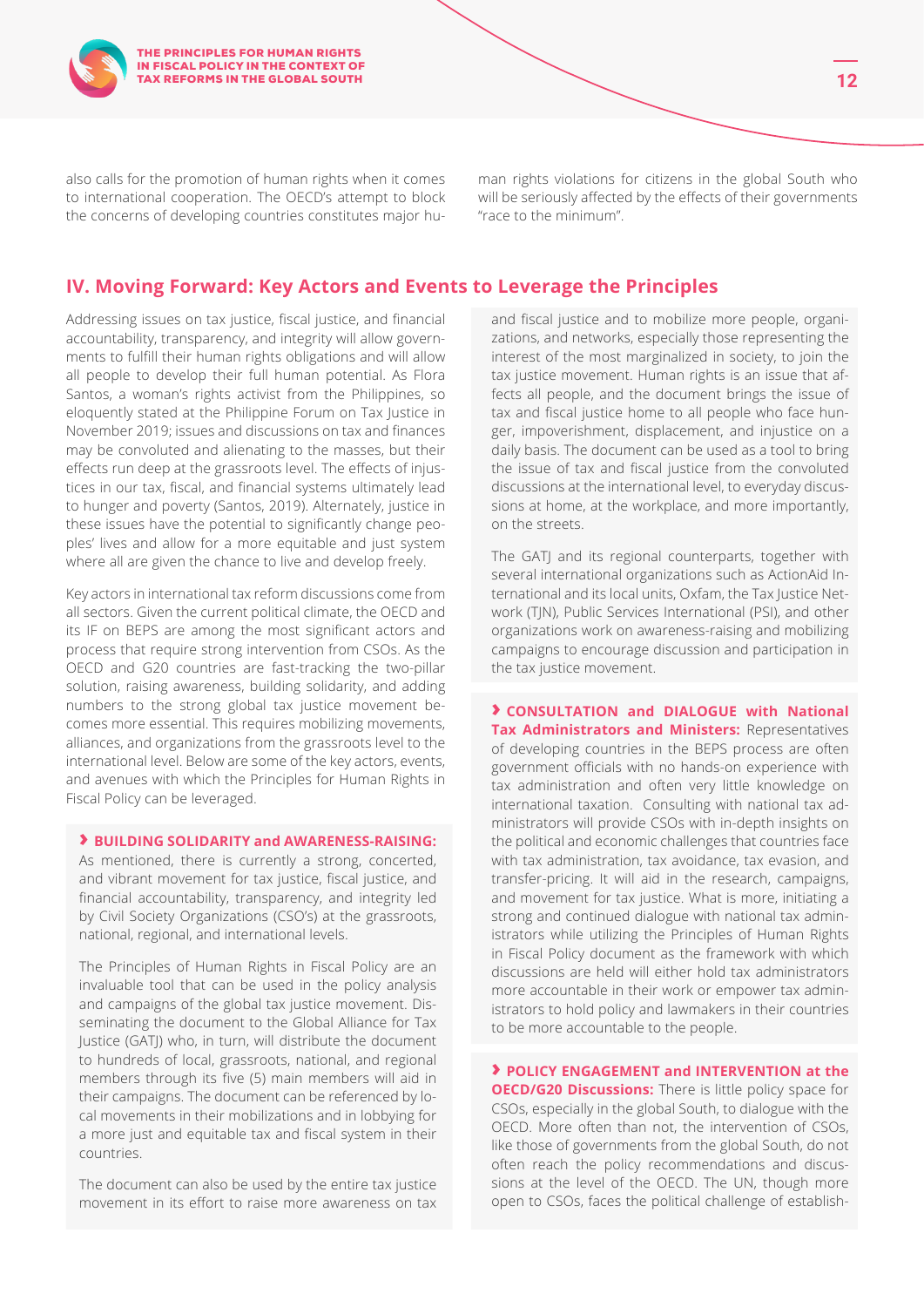

ing a solid and coherent UN Tax Body. The UN Tax Committee is open to CSO intervention; however, their mandate is only limited to policy recommendation and does not extend to an intergovernmental process.

But when there is space to be heard, one must seize these opportunities, whether the recipient chooses to listen or not. Whether through mobilizations outside these forums or intervention in the policy space itself, here are a few events with which the Initiative for Human Rights in Fiscal Policy, its partners, and affiliates can leverage the Principles for Human Rights in Fiscal Policy in international tax reforms discussions.

**01. United Nations General Assembly (UNGA), 13 September 2022 (Opening for GA), 20 September 2022 (Opening for general debate):** United Nations General Assembly (UNGA), 13 September 2022 (Opening for GA), 20 September 2022 (Opening for general debate): though the UN Tax Committee provides invaluable insight and policy recommendations, it can only go as far as recommending the need for an intergovernmental UN Tax Body. The political power to be able to convene such a body lie with the UNGA. However, the Foreign Policy reported that NGOs were blocked from entering the UN headquarters building in New York during the previous UNGA due to concerns about the COVID-19 virus. (Lynch, 2021). Another alternative is the 5th United Nations Conference on the Least Developed Countries (LDC5) in Doha from 23-27 January, 2022 (United Nations, n.d.-a). Some constraints in participating in the LDC5 is the time constraint and that the issue on global tax reforms will not be a part of the program. However, the LDC5 will host a civil society forum throughout the conference which can be an avenue for network building and to promote tax and fiscal justice through the Principles for Human Rights in Fiscal Policy document.

**02. The 24th Session of the Committee of Experts on International Tax Matters, 04-07 April, 2022** (United Nations, n.d.-b): though the UNGA holds the political power to convene an intergovernmental UN Tax Convention, engaging with the committee can still provide an avenue for CSOs to raise their concerns on international tax matters.

**03. G20 Summit, Indonesia, 2022** (India Today, 2021): CSOs and countries from the global South should come together to pressure the G20 to work on a more human rights-centered, democratic, and inclusive global tax deal. Though it will be harder to intervene in the G20 process rather than UN processes, more pressure can be placed on the G20 countries if mobilizations, both online and in person, all over the world will occur. The document can be referenced in the statements, analysis, and awareness-raising campaigns around the G20 Summit.

**04. International Monetary Fund (IMF) and World Bank 2022 Spring Meetings, Washington D.C., US, 22- 24 April 2022** (International Institute for Sustainable Development, n.d.): the G20 finance ministers usually take the opportunity to meet at the bi-annual IMF-World Bank Meetings. Intergovernmental entities, CSOs, government officials, and other related individuals and entities also come together to discuss issues on global and national finances. CSOs organize panels and discussions at the Civil Society Policy Forum (CSPF). This will be an opportune moment to leverage the Principles for Human Rights in Fiscal Policy in the context of international tax reforms. An event can be hosted at the CSPF in partnership with the GATJ, TJN, PSI, and other actors in the global tax justice movement to discuss the Principles in the context of international tax reforms.

**05. Watch out for OECD announcements for public consultations and events:** the OECD usually closes its doors to any intervention from CSOs, but it is possible to regularly check their *[website](https://www.oecd.org/about/upcoming-events/)* for any calls for public consultations and events that CSOs are able to attend.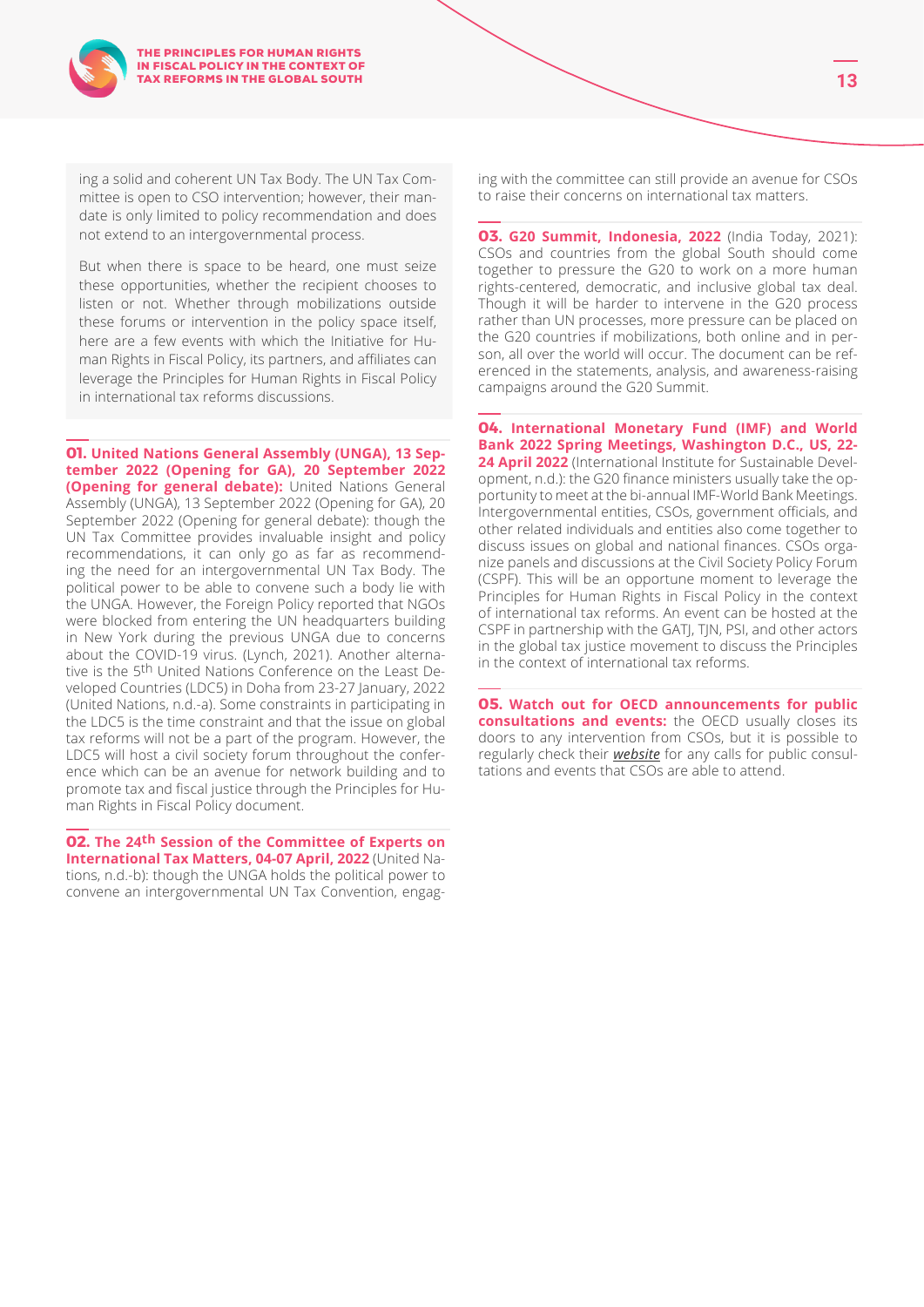## **Reference List**

Akhtar, J., Akwi-Ogojo, A., Danish, Grondona, V., Guerrero, L. E. F., Martins, A. A. L., Montes, M., Ovonji-Odida, I., Shongwe, T., Singh, V. K., Uribe, D., Valadão, M. A. P., Victor, M., & Williams, M. (2019). *International Tax Cooperation: Perspectives from the Global South.* South Center. *[https://www.southcentre.int/wp](https://www.southcentre.int/wp-content/uploads/2019/12/Bk_2019_International-Tax-Cooperation-Perspec)[content/uploads/2019/12/Bk\\_2019\\_International-Tax-Cooper](https://www.southcentre.int/wp-content/uploads/2019/12/Bk_2019_International-Tax-Cooperation-Perspec)[ation-Perspectives-from-the-Global-South\\_EN.pdf](https://www.southcentre.int/wp-content/uploads/2019/12/Bk_2019_International-Tax-Cooperation-Perspec)*

Asian Peoples' Movement on Debt and Development. (2019). *APMDD Framework and Principles on Tax and Fiscal Justice.*

ATAF Communication. (2021, October 8). A new era of international taxation rules - What does this mean for Africa? *[https://www.ataftax.org/a-new-era-of-international-taxation](https://www.ataftax.org/a-new-era-of-international-taxation-rules-what-does-this-mean-for-africa)[rules-what-does-this-mean-for-africa](https://www.ataftax.org/a-new-era-of-international-taxation-rules-what-does-this-mean-for-africa)*

Booth, A. (2013). Colonial Revenue Policies and the Impact of the Transition to Independence in South East Asia. *Bijdragen Tot de Taal-, Land- En Volkenkunde,* 169(1), 37–61. *[https://www.](https://www.jstor.org/stable/43817860) [jstor.org/stable/43817860](https://www.jstor.org/stable/43817860)*

Center for Economic and Social Rights. (n.d.). *Building the foundation for tax justice through human rights.* Retrieved November 10, 2021, from *[https://www.cesr.org/building-founda](https://www.cesr.org/building-foundation-tax-justice-through-human-rights/)[tion-tax-justice-through-human-rights](https://www.cesr.org/building-foundation-tax-justice-through-human-rights/)*

Chowdhary, A. M. (2021). *Developing Country Demands for an Equitable Digital Tax Solution. [https://www.southcentre.int/](https://www.southcentre.int/wp-content/uploads/2021/10/TCPB19_Developing-Country-Demands-for-an-Equi) [wp-content/uploads/2021/10/TCPB19\\_Developing-Country-](https://www.southcentre.int/wp-content/uploads/2021/10/TCPB19_Developing-Country-Demands-for-an-Equi)[Demands-for-an-Equitable-Digital-Tax-Solution\\_EN.pdf](https://www.southcentre.int/wp-content/uploads/2021/10/TCPB19_Developing-Country-Demands-for-an-Equi)*

Colombo Gazette. (2021, October 14). *Sri Lanka joins Kenya, Nigeria, Pakistan in refusing to sign global tax deal. [https://co](https://colombogazette.com/2021/10/14/sri-lanka-joins-kenya-nigeria-pakistan-in-refusing-to-sign-global-tax-deal/)[lombogazette.com/2021/10/14/sri-lanka-joins-kenya-nigeria](https://colombogazette.com/2021/10/14/sri-lanka-joins-kenya-nigeria-pakistan-in-refusing-to-sign-global-tax-deal/)[pakistan-in-refusing-to-sign-global-tax-deal/](https://colombogazette.com/2021/10/14/sri-lanka-joins-kenya-nigeria-pakistan-in-refusing-to-sign-global-tax-deal/)*

Eurodad. (2021, February 2). *The Global Alliance for Tax Justice nominated for Nobel Peace Prize 2021.*

FACTI Panel. (2021). *Financial Integrity for Sustainable Development: Report of the High Level Panel on International Financial Accountability, Transparency, and Integrity for Achieving the 2030 Agenda. [https://uploads-ssl.webflow.com/5e0bd9edab8](https://uploads-ssl.webflow.com/5e0bd9edab846816e263d633/603560520c476959ea33b17a_FACTI_Report_ExecS) [46816e263d633/603560520c476959ea33b17a\\_FACTI\\_Report\\_](https://uploads-ssl.webflow.com/5e0bd9edab846816e263d633/603560520c476959ea33b17a_FACTI_Report_ExecS) [ExecSum.pdf](https://uploads-ssl.webflow.com/5e0bd9edab846816e263d633/603560520c476959ea33b17a_FACTI_Report_ExecS)*

Financial Transparency Coalition. (2021, March 11). *Five Key Takeaways from UN FACTI Panel Release.*

Financial Transparency Coalition, Oxfam International, ChristianAid, Global Alliance for Tax Justice, Public Services International, ActionAid, Tax Justice Network - Africa, CIDSE, Eurodad, Latindadd, & Asian Peoples' Movement on Debt and Development. (2015). *Briefing for Government Delegations: A Universal, Well-Resourced, UN Intergovernmental Tax Body is in Everyone's Interest. [https://financialtransparency.org/wp-con](https://financialtransparency.org/wp-content/uploads/2015/07/UN-Tax-Body-Briefing-for-Government-Delegations-with-Logos.pdf)[tent/uploads/2015/07/UN-Tax-Body-Briefing-for-Government-](https://financialtransparency.org/wp-content/uploads/2015/07/UN-Tax-Body-Briefing-for-Government-Delegations-with-Logos.pdf)[Delegations-with-Logos.pdf](https://financialtransparency.org/wp-content/uploads/2015/07/UN-Tax-Body-Briefing-for-Government-Delegations-with-Logos.pdf)*

Fitzgibbon, W. (2021, August 2). *Isabel dos Santos ordered to return to Angola \$500 million in shares "tainted by illegality."* International Consortium of Investigative Journalists. *[https://](https://www.icij.org/investigations/luanda-leaks/isabel-dos-santos-ordered-to-return-to-angola-500-million-in-shares-tainted-by-illegality/)*

#### *[www.icij.org/investigations/luanda-leaks/isabel-dos-santos](https://www.icij.org/investigations/luanda-leaks/isabel-dos-santos-ordered-to-return-to-angola-500-million-in-shares-tainted-by-illegality/)[ordered-to-return-to-angola-500-million-in-shares-tainted-by](https://www.icij.org/investigations/luanda-leaks/isabel-dos-santos-ordered-to-return-to-angola-500-million-in-shares-tainted-by-illegality/)[illegality/](https://www.icij.org/investigations/luanda-leaks/isabel-dos-santos-ordered-to-return-to-angola-500-million-in-shares-tainted-by-illegality/)*

Freedberg, S., Woodman, S., Alecci, S., & Gibbs, M. (2021, October 6). *Lawmakers and regulators around the world take action in the wake of Pandora Papers.* International Consortium of Investigative Journalists. *[https://www.icij.org/investigations/](https://www.icij.org/investigations/pandora-papers/lawmakers-and-regulators-around-the-world-take-ac) [pandora-papers/lawmakers-and-regulators-around-the](https://www.icij.org/investigations/pandora-papers/lawmakers-and-regulators-around-the-world-take-ac)[world-take-action-in-the-wake-of-pandora-papers/](https://www.icij.org/investigations/pandora-papers/lawmakers-and-regulators-around-the-world-take-ac)*

Global Alliance for Tax Justice. (n.d.). *Our Members.* Retrieved November 10, 2021, from *[https://www.globaltaxjustice.org/](https://www.globaltaxjustice.org/en/about-members) [en/about-members](https://www.globaltaxjustice.org/en/about-members)*

Global Alliance for Tax Justice. (2021). *The "Deal of the Rich" will not benefit developing countries.*

Independent Commission for the Reform of International Corporate Taxation. (n.d.). *The Coalition.* Retrieved November 10, 2021, from *<https://www.icrict.com/thecoalition>*

India Today. (2021, November 1). *Looking forward to meeting again in Indonesia in 2022 and in India in 2023: G20 leaders.*

Inman, P. (2015, July 14). *Rich countries accused of foiling effort to give poorer nations a voice on tax.* The Guardian. *[https://](https://www.theguardian.com/global-development/2015/jul/14/financing-for-development-conference-addis-ababa-rich-countries-accused-poorer-nations-voice-tax) [www.theguardian.com/global-development/2015/jul/14/fi](https://www.theguardian.com/global-development/2015/jul/14/financing-for-development-conference-addis-ababa-rich-countries-accused-poorer-nations-voice-tax)[nancing-for-development-conference-addis-ababa-rich-coun](https://www.theguardian.com/global-development/2015/jul/14/financing-for-development-conference-addis-ababa-rich-countries-accused-poorer-nations-voice-tax)[tries-accused-poorer-nations-voice-tax](https://www.theguardian.com/global-development/2015/jul/14/financing-for-development-conference-addis-ababa-rich-countries-accused-poorer-nations-voice-tax)*

International Institute for Sustainable Development. (n.d.). *2022 Spring Meetings of the World Bank Group and the International Monetary Fund.* Retrieved November 13, 2021, from *[http://sdg.iisd.org/events/2022-spring-meetings-of-the-world](http://sdg.iisd.org/events/2022-spring-meetings-of-the-world-bank-group-and-the-international-monetary-fund/)[bank-group-and-the-international-monetary-fund/](http://sdg.iisd.org/events/2022-spring-meetings-of-the-world-bank-group-and-the-international-monetary-fund/)*

KièS, C., van Dam, H., Klethi, P.-A., Nunes, A., & Kunen, J.-W. (2021, October 13). *European Union: Agreement On Pillar One And Pillar Two Global Tax Reform. [https://www.mondaq.com/](https://www.mondaq.com/withholding-tax/1120498/agreement-on-pillar-one-and-pillar-two-global-tax-reform) [withholding-tax/1120498/agreement-on-pillar-one-and-pillar](https://www.mondaq.com/withholding-tax/1120498/agreement-on-pillar-one-and-pillar-two-global-tax-reform)[two-global-tax-reform](https://www.mondaq.com/withholding-tax/1120498/agreement-on-pillar-one-and-pillar-two-global-tax-reform)*

Kohli, A. (2021, June 21). *Facing global pressure, the United Arab Emirates to begin fining violators of new corporate transparency rules.* International Consortium of Investigative Journalists. *[https://www.icij.org/investigations/fincen-files/facing-global](https://www.icij.org/investigations/fincen-files/facing-global-pressure-the-united-arab-emirates-to-begin-fining-violators-of-new-corporate-transparency-rules/)[pressure-the-united-arab-emirates-to-begin-fining-violators](https://www.icij.org/investigations/fincen-files/facing-global-pressure-the-united-arab-emirates-to-begin-fining-violators-of-new-corporate-transparency-rules/)[of-new-corporate-transparency-rules/](https://www.icij.org/investigations/fincen-files/facing-global-pressure-the-united-arab-emirates-to-begin-fining-violators-of-new-corporate-transparency-rules/)*

Lynch, C. (2021, September 23). *NGOs Frozen Out of U.N. Building.* Foreign Policy. *[https://foreignpolicy.com/2021/09/23/](https://foreignpolicy.com/2021/09/23/unga-civil-society-ngo-blocked-headquarters-covid/) [unga-civil-society-ngo-blocked-headquarters-covid/](https://foreignpolicy.com/2021/09/23/unga-civil-society-ngo-blocked-headquarters-covid/)*

Medina, B. (2021, November 9). *Chilean legislators impeach president after Pandora Papers revelations.* International Consortium of Investigative Journalists. **[https://www.icij.org/inves](https://www.icij.org/investigations/pandora-papers/chilean-legislators-impeach-president-after-pandora-papers-revelations/)***[tigations/pandora-papers/chilean-legislators-impeach-presi](https://www.icij.org/investigations/pandora-papers/chilean-legislators-impeach-president-after-pandora-papers-revelations/)[dent-after-pandora-papers-revelations/](https://www.icij.org/investigations/pandora-papers/chilean-legislators-impeach-president-after-pandora-papers-revelations/)*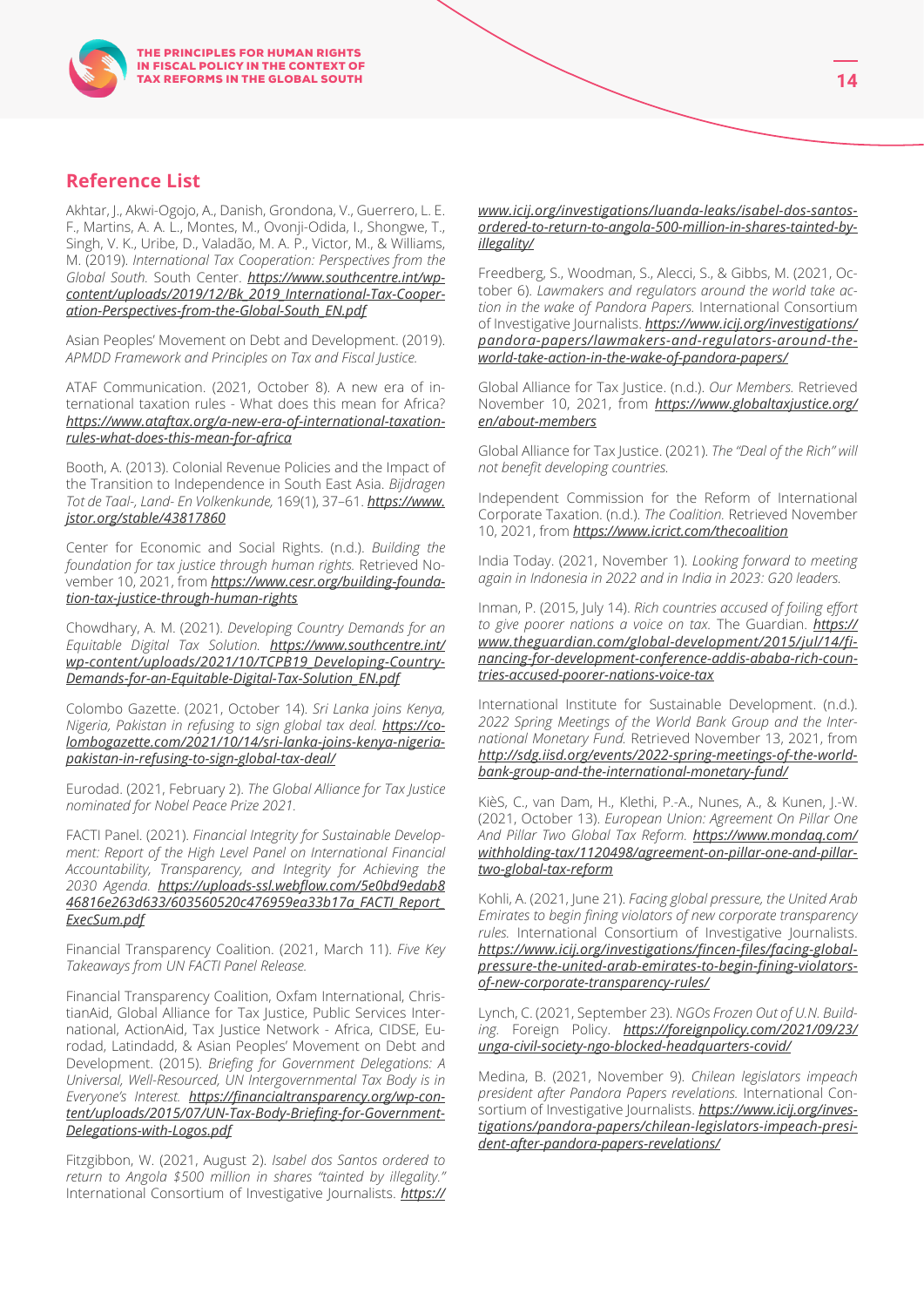

Mosquera Valderrama, I. J. (2015). Legitimacy and the Making of International Tax Law: The Challenges of Multilateralism. *3 World Tax Journal. [https://papers.ssrn.com/sol3/papers.](https://papers.ssrn.com/sol3/papers.cfm?abstract_id=2528044) [cfm?abstract\\_id=2528044](https://papers.ssrn.com/sol3/papers.cfm?abstract_id=2528044)*

Mureithi, C. (2021, November 2). Why Kenya and Nigeria haven't agreed to a historical global corporate tax deal. *Quartz Africa. [https://qz.com/africa/2082754/why-kenya-and](https://qz.com/africa/2082754/why-kenya-and-nigeria-havent-agreed-to-global-corporate-tax-deal/)[nigeria-havent-agreed-to-global-corporate-tax-deal/](https://qz.com/africa/2082754/why-kenya-and-nigeria-havent-agreed-to-global-corporate-tax-deal/)*

National Constituion Center. (2020, November 13). *Benjamin Franklin's last great quote and the Constitution. [https://constitu](https://constitutioncenter.org/blog/benjamin-franklins-last-great-quote-and-the-constitution)[tioncenter.org/blog/benjamin-franklins-last-great-quote-and](https://constitutioncenter.org/blog/benjamin-franklins-last-great-quote-and-the-constitution)[the-constitution](https://constitutioncenter.org/blog/benjamin-franklins-last-great-quote-and-the-constitution)*

OECD. (2013). *Action Plan on Base Erosion and Profit Shifting. <https://www.oecd.org/ctp/BEPSActionPlan.pdf>*

OECD. (2021a). *Statement on a Two-Pillar Soluation to Address the Tax Challenges. [https://www.oecd.org/tax/beps/statement](https://www.oecd.org/tax/beps/statement-on-a-two-pillar-solution-to-address-the-tax-challenges-arising-from-the-digitalisation-of-the-economy-july-2021.pdf)[on-a-two-pillar-solution-to-address-the-tax-challenges-aris](https://www.oecd.org/tax/beps/statement-on-a-two-pillar-solution-to-address-the-tax-challenges-arising-from-the-digitalisation-of-the-economy-july-2021.pdf)[ing-from-the-digitalisation-of-the-economy-july-2021.pdf](https://www.oecd.org/tax/beps/statement-on-a-two-pillar-solution-to-address-the-tax-challenges-arising-from-the-digitalisation-of-the-economy-july-2021.pdf)*

OECD. (2021b). *Two-Pillar Solution to Address the Tax Challenges Arising from the Digitalisation of the Economy.*

OECD. (2021c). *Progress continues in making tax dispute resolution more effective and in improving tax transparency through Country-by-Country reporting. [https://www.oecd.org/tax/beps/](https://www.oecd.org/tax/beps/progress-continues-in-making-tax-dispute-resolution-more-effective-and-in-improving-tax-transparency-through-country-by-country-reporting.htm) [progress-continues-in-making-tax-dispute-resolution-more-ef](https://www.oecd.org/tax/beps/progress-continues-in-making-tax-dispute-resolution-more-effective-and-in-improving-tax-transparency-through-country-by-country-reporting.htm)[fective-and-in-improving-tax-transparency-through-country](https://www.oecd.org/tax/beps/progress-continues-in-making-tax-dispute-resolution-more-effective-and-in-improving-tax-transparency-through-country-by-country-reporting.htm)[by-country-reporting.htm](https://www.oecd.org/tax/beps/progress-continues-in-making-tax-dispute-resolution-more-effective-and-in-improving-tax-transparency-through-country-by-country-reporting.htm)*

OECD. (2021d, November 4). *Mauritania joins the Inclusive Framework on BEPS and participates in the agreement to address the tax challenges arising from the digitalisation of the economy. [https://www.oecd.org/tax/beps/mauritania-joins](https://www.oecd.org/tax/beps/mauritania-joins-the-inclusive-framework-on-beps-and-participates-in-the-agreement-to-address-the-tax-challenges-arising-from-the-digitalisation-of-the-economy.htm)[the-inclusive-framework-on-beps-and-participates-in-the](https://www.oecd.org/tax/beps/mauritania-joins-the-inclusive-framework-on-beps-and-participates-in-the-agreement-to-address-the-tax-challenges-arising-from-the-digitalisation-of-the-economy.htm)[agreement-to-address-the-tax-challenges-arising-from-the](https://www.oecd.org/tax/beps/mauritania-joins-the-inclusive-framework-on-beps-and-participates-in-the-agreement-to-address-the-tax-challenges-arising-from-the-digitalisation-of-the-economy.htm)[digitalisation-of-the-economy.htm](https://www.oecd.org/tax/beps/mauritania-joins-the-inclusive-framework-on-beps-and-participates-in-the-agreement-to-address-the-tax-challenges-arising-from-the-digitalisation-of-the-economy.htm)*

Oelofsen, J. (2021, October 1). *The Global South Needs a Just Alternative to the OECD Deal: Lessons from South Africa.*

OXFAM International. (2021, October 7). *OECD tax deal on* 

*track to become rich country stich up-up: Oxfam. [https://www.](https://www.oxfam.org/en/press-releases/oecd-tax-deal-track-become-rich-country-stitch-oxfam) [oxfam.org/en/press-releases/oecd-tax-deal-track-become](https://www.oxfam.org/en/press-releases/oecd-tax-deal-track-become-rich-country-stitch-oxfam)[rich-country-stitch-oxfam](https://www.oxfam.org/en/press-releases/oecd-tax-deal-track-become-rich-country-stitch-oxfam)*

Principles for Human Rights in Fiscal Policy. (2021). *The Principles for Human Rights in Fiscal Policy have benefited from the significant contributions of the following individuals: Dalile Antúnez (former ACIJ). [https://derechosypoliticafiscal.org/images/](https://derechosypoliticafiscal.org/images/ASSETS/Principles_for_Human_Rights_in_Fiscal_Policy-ENG-VF-1.pdf) [ASSETS/Principles\\_for\\_Human\\_Rights\\_in\\_Fiscal\\_Policy-ENG-](https://derechosypoliticafiscal.org/images/ASSETS/Principles_for_Human_Rights_in_Fiscal_Policy-ENG-VF-1.pdf)[VF-1.pdf](https://derechosypoliticafiscal.org/images/ASSETS/Principles_for_Human_Rights_in_Fiscal_Policy-ENG-VF-1.pdf)*

Santos, F. (2019). *Philippine Forum on Tax Justice*.

Tax and Fiscal Justice Asia. (n.d*.). DRAFT Declaration of Unity.*

Tax Justice Network. (n.d.). *Our History.* Retrieved November 10, 2021, from *<https://taxjustice.net/our-history/>*

Tax Justice Network. (2020, November 14). *Empire and decolonisation*. *[https://taxjustice.net/topics/empire-and-decolo](https://taxjustice.net/topics/empire-and-decolonisation/)[nisation/](https://taxjustice.net/topics/empire-and-decolonisation/)*

The Herald Sun. (2017, April 17). *Tax day and civilized society. <https://www.heraldsun.com/opinion/article145009224.html>*

UN ECOSOC. (n.d.). *About (the Committee of Experts on International Cooperation in Tax Matters).* Retrieved November 9, 2021, from *[https://www.un.org/development/desa/financing/](https://www.un.org/development/desa/financing/what-we-do/ECOSOC/tax-committee/about) [what-we-do/ECOSOC/tax-committee/about](https://www.un.org/development/desa/financing/what-we-do/ECOSOC/tax-committee/about)*

United Nations. (n.d.-a). *5th United Nations Conference on the Least Developed Countries (LDC5) - Doha, 23-27 January 2022.*  Retrieved November 13, 2021, from *<https://www.un.org/ldc5/> [participate](https://www.un.org/ldc5/)*

United Nations. (n.d.-b). *24th Session of the Committee of Experts on International Cooperatin in Tax Matters.* Retrieved November 13, 2021, from *[https://www.un.org/development/](https://www.un.org/development/desa/financing/events/24th-session-committee-experts-international-cooperation-tax-matters) [desa/financing/events/24th-session-committee-experts-inter](https://www.un.org/development/desa/financing/events/24th-session-committee-experts-international-cooperation-tax-matters)[national-cooperation-tax-matters](https://www.un.org/development/desa/financing/events/24th-session-committee-experts-international-cooperation-tax-matters)*

United Nations. (n.d.-c). *Committee of Experts on International Cooperation in Tax Matters.* Retrieved November 8, 2021, from *[https://www.un.org/esa/ffd/tax-committee/about-committee](https://www.un.org/esa/ffd/tax-committee/about-committee-tax-experts.html)[tax-experts.html](https://www.un.org/esa/ffd/tax-committee/about-committee-tax-experts.html)*

World Atlas of Global Issues. (2018). *Multinational Corporations. [https://espace-mondial-atlas.sciencespo.fr/en/topic](https://espace-mondial-atlas.sciencespo.fr/en/topic-strategies-of-transnational-actors/article-3A11-EN-multinational-corporations.html)[strategies-of-transnational-actors/article-3A11-EN-multina](https://espace-mondial-atlas.sciencespo.fr/en/topic-strategies-of-transnational-actors/article-3A11-EN-multinational-corporations.html)[tional-corporations.html](https://espace-mondial-atlas.sciencespo.fr/en/topic-strategies-of-transnational-actors/article-3A11-EN-multinational-corporations.html)*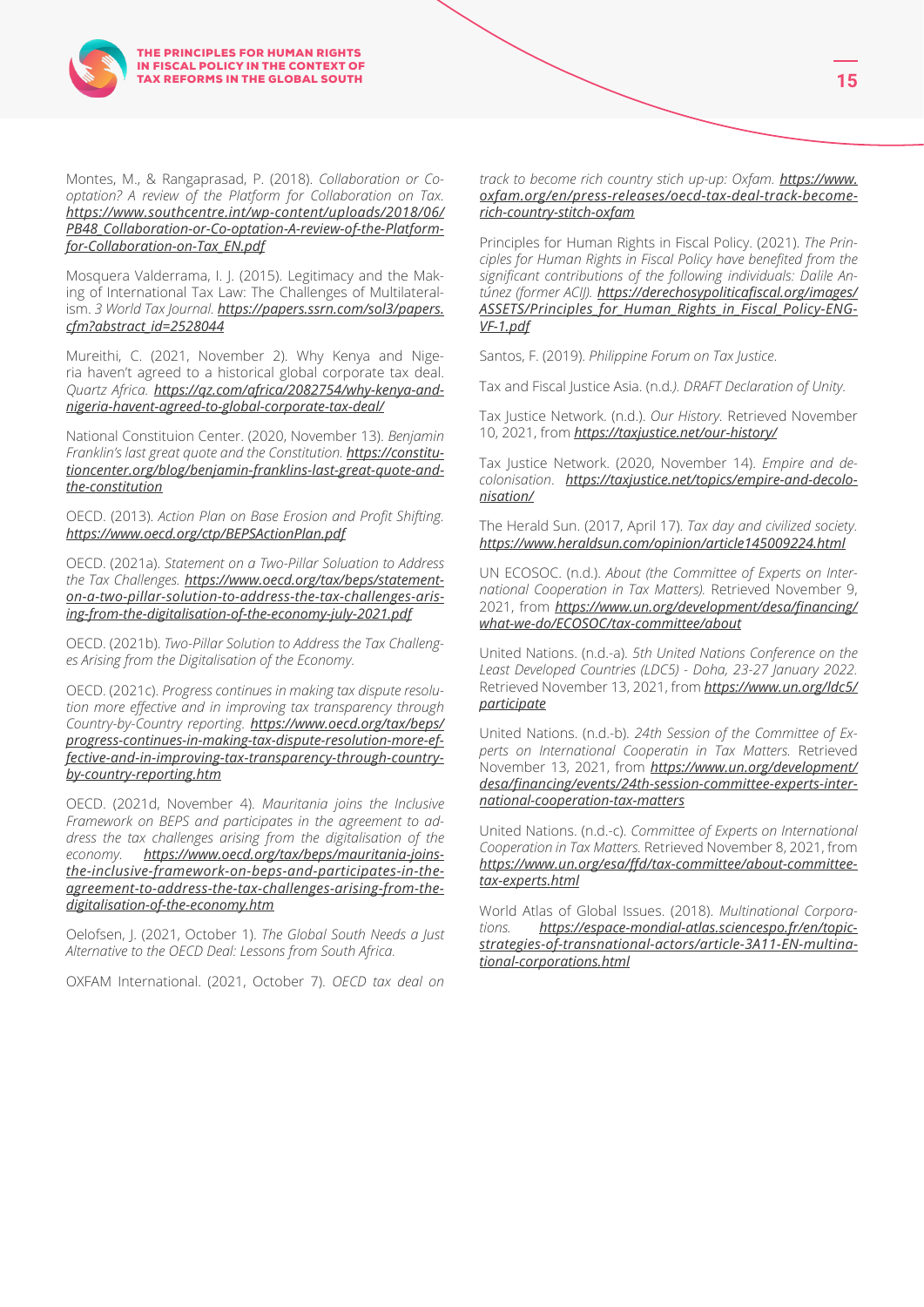## **ANNEX A Some of the international organizations working on tax justice**

Among the organizations that pioneered the global tax justice movement is the Tax Justice Network (TJN) which was launched in 2003 . Having been established at a time when the issue on tax havens were widely unclear to CSOs and the public, the TJN and its founding members persevered to include the issue in mainstream discussions in the developing world. TJN focuses on research, advocacy, and policy campaigns with partners from across the globe.

One of the organizations that work independently but alongside TJN in the movement for tax justice is the Global Alliance for Tax Justice (GATJ). Recently nominated for the Nobel Peace Prize (Eurodad, 2021), GATJ is a Southern-led coalition which mobilizes, represents, and supports movements at the grassroots level in their fight for more just, progressive, and redistributive tax systems. It is stirred by its five regional members-- networks that collectively represent hundreds of local, grassroots, and national organizations worldwide. The five regional networks that serve as the primary members of the GATJ are the Tax Justice Network-Africa (TJN-A), Tax and Fiscal Justice Asia (TAFJA), Red de Justicia Fiscal de América Latina y el Caribe (RJFALC), Tax Justice Europe (TJE), and the North American Networks (Canadians for Tax Fairness and FACT Coalition) (Global Alliance for Tax Justice, n.d.). GATJ maintains a leadership largely held by its member organizations from the global South and is among several organizations that seek to amplify and represent the interest of developing countries.

The Center for Economic and Social Rights (CESR) seeks to provide a closer look on issues on tax by bringing to attention the need to include a human rights lens in the movement for tax justice. This is an effort that CESR works on with several organizations such as the TJN, GATJ, Oxfam International, RJFALC, and the Red Latinoamericana por Justicia Económica u Social (Latindadd) (Center for Economic and Social Rights, n.d.).

The Centre for Budget and Governance Accountability (CBGA), India conducts rigorous analysis of government budgets and economic policies. The CBGA also shows its dedication to encouraging peoples' participation in public policy processes as part of the process of enhancing transparency and accountability in governance (Centre for Budget and Governance Accountability, n.d.).

Perkumpulan Prakarsa is a think tank based in Indonesia which conducts policy research and analysis on fiscal policy, social policy, and sustainable development. It also utilizes its research outcomes to build capacity for CSOs. Prakarsa recognizes that current tax systems and government budgets are far from fair. As part of its work, Prakarsa engages with governments, the private sector, and the media by leveraging its books, policy briefs, policy reviews, and other materials related to welfare issues (Perkumpulan Prakarsa, n.d.).

The Independent Commission for the Reform of International Corporate Taxation (ICRICT) hosts a group of world leaders aiming to promote a more inclusive discussion on international tax reform. The Commission was an initiative by some of the international organizations that take the lead in the movement for tax justice: ActionAid International, Alliance-Sud, the Arab NGO Network for Development, the CESR, ChristianAid, the Council for Global Unions, the GATJ, Oxfam International, Public Services International, the TJN, South Center, and the World Council of Churches (Independent Commission for the Reform of International Corporate Taxation, n.d.).

The International Consortium of Investigative Journalists (ICIJ), which was nominated for the Nobel Peace Prize alongside GATJ, has done tremendous work on exposing wealthy individuals, corrupt officials, and MNEs who practice illicit methods of siphoning wealth from developing countries and jurisdictions. Their work from the Panama Papers, Paradise Papers, Luxembourg Leaks, and, just recently, the Pandora papers have sparked an international crackdown on financial secrecy. Corrupt politicians are being impeached, certain wealthy individuals are rightly being put to justice, and financial enablers are being investigated due to the extensive work that the ICIJ has produced (Fitzgibbon, 2021; Freedberg et al., 2021; Kohli, 2021; Medina, 2021).